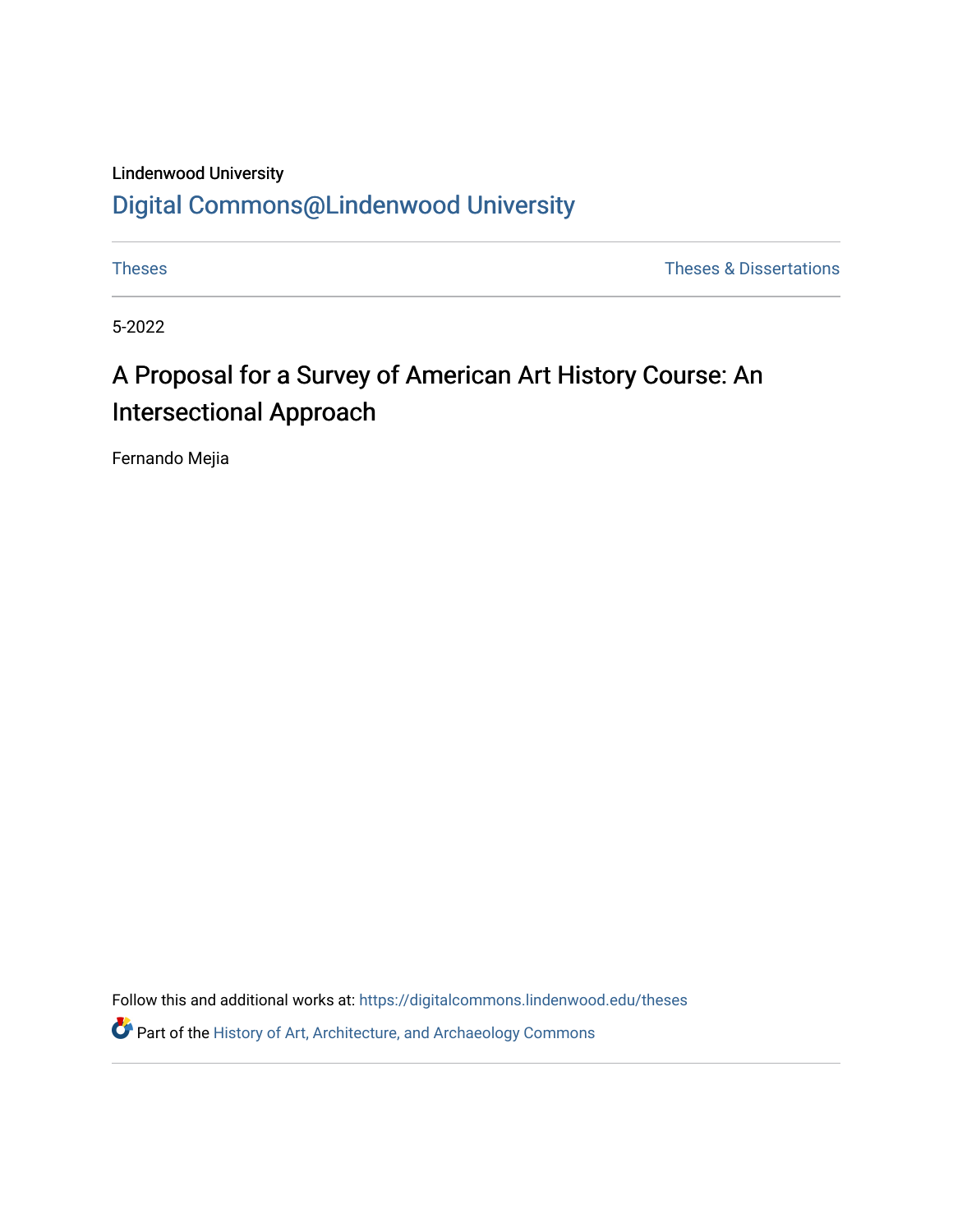### **A PROPOSAL FOR A SURVEY OF AMERICAN ART HISTORY COURSE: AN INTERSECTIONAL APPROACH**

**by** 

**Fernando Mejia** 

### **Submitted in Partial Fulfillment of the Requirements for the Degree of Master of**

#### **Arts in**

#### **Art History and Visual Culture at**

### **Lindenwood University**

### **© May 2022, Fernando Mejia**

**The author hereby grants Lindenwood University permission to reproduce and to distribute publicly paper and electronic thesis copies of document in whole or in part in any medium now known or hereafter created.** 

| I CHIGHO INCHA                                                                                |             |  |  |
|-----------------------------------------------------------------------------------------------|-------------|--|--|
| <b>Author's Name</b>                                                                          | Date        |  |  |
| Fernando Mija                                                                                 | May 4, 2022 |  |  |
| <b>Author's Signature</b>                                                                     |             |  |  |
| Dr. Matthew Bailey                                                                            |             |  |  |
| <b>Committee Chair</b>                                                                        | Date        |  |  |
| $A - A$<br>Matthew Bailey (May 3, 2022 13:39 CDT)<br><b>Committee Chair Signature</b>         | May 3, 2022 |  |  |
| Dr. Meredith Marsh                                                                            | May 3, 2022 |  |  |
| <b>Committee Member</b>                                                                       | Date        |  |  |
| Meredith Marsh<br>Meredith Marsh (May 3, 2022 17:07 CDT)<br><b>Committee Member Signature</b> |             |  |  |
| Dr. Jonathan Frederick Walz<br>May 3, 2022                                                    |             |  |  |
| <b>Committee Member</b><br>Date                                                               |             |  |  |
| Jonathan F. Walz                                                                              |             |  |  |

**Committee Member Signature** 

**Fernando Mejia**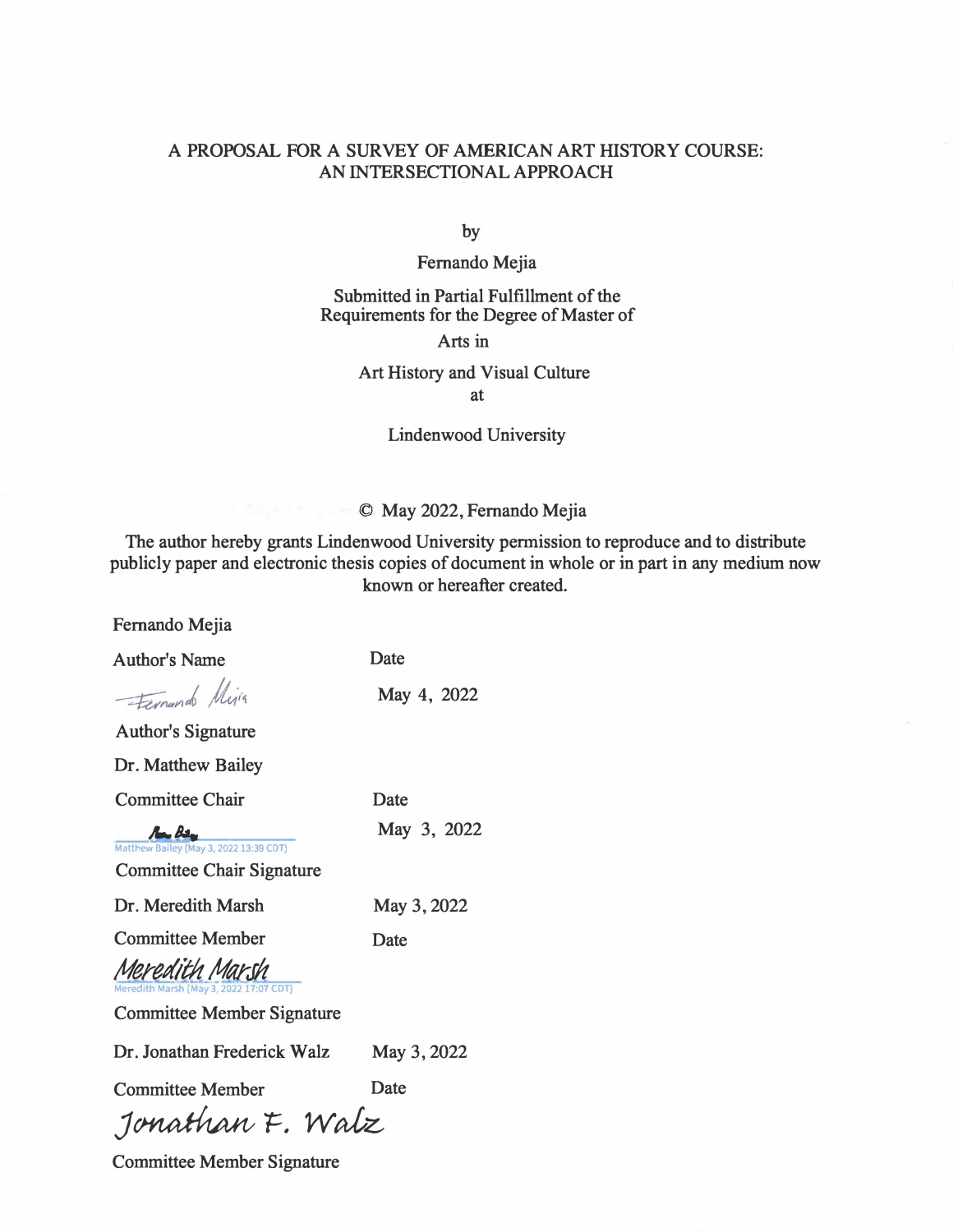# A PROPOSAL FOR A SURVEY OF AMERICAN ART HISTORY COURSE: AN INTERSECTIONAL APPROACH

A Thesis Submitted to the Faculty of the Art and Design Department in Partial Fulfillment of the Requirements for the Degree of Master of Arts at Lindenwood University

By

Fernando Mejia

Saint Charles, Missouri

May 2022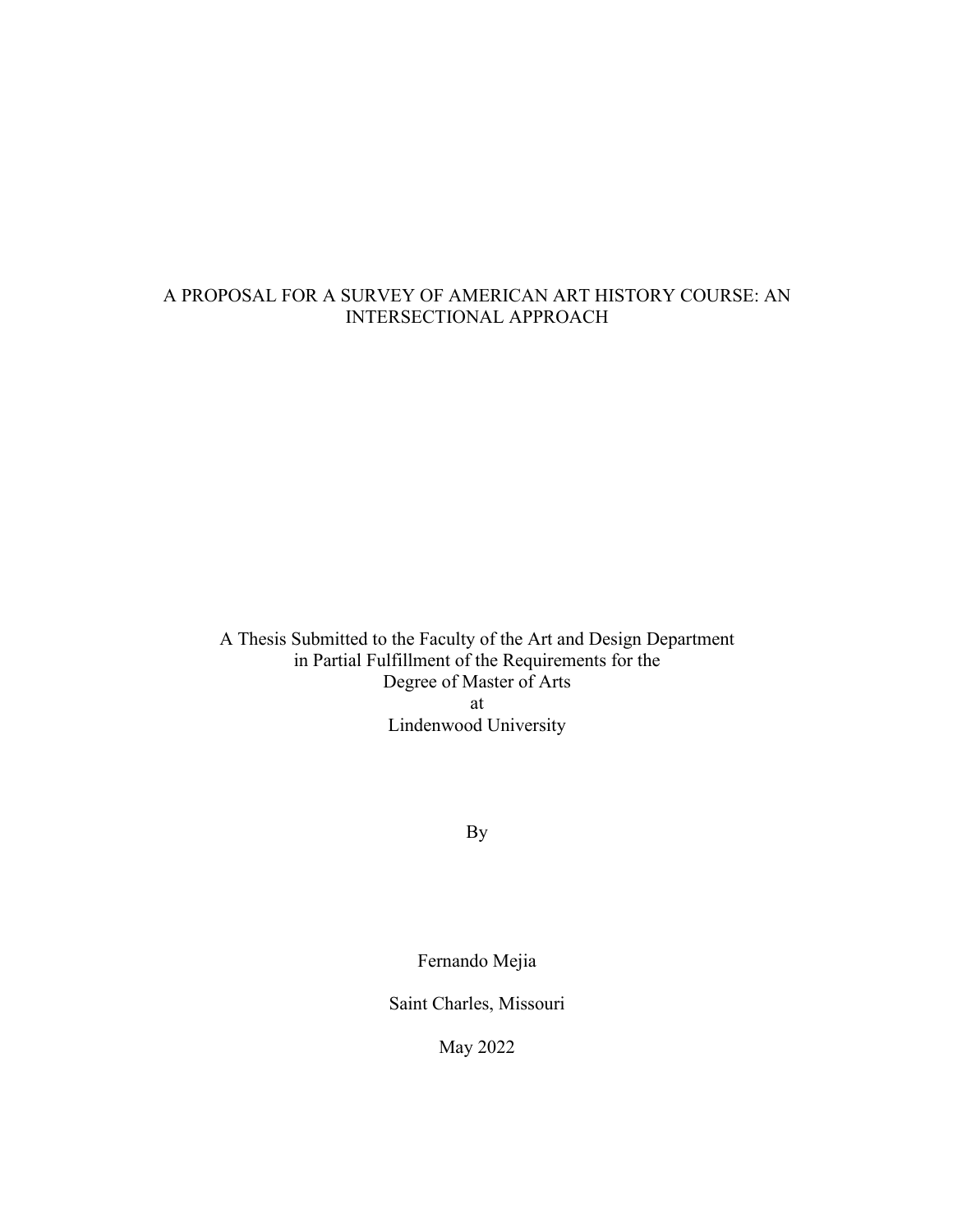#### **ABSTRACT**

Title of Thesis: A Proposal for a Survey of American Art History Course: An Intersectional Approach

Fernando Mejia, Master of Arts/Art History and Visual Culture, 2022

Thesis Directed by: Matthew Bailey, PhD.

The purpose of this project is to propose and create a course surveying American art history that currently is not offered at the Los Angeles Community College (LACCD). The creation of this course is important because it will fill a void within the curriculum in art history at LACCD. Most importantly, however, the course will offer students interested in American art an opportunity to take this course at the community college, which will prepare them for upperdivision coursework before transferring, allowing them to focus on upper-division courses in the field. The Thesis Project addresses the state-of-field in the teaching of American art history in the Literature Review section. Additionally, the Literature Review discusses ways to create art history courses that are viable, engaging, and inclusive at the community college. This Thesis Project also includes a course proposal, a course outline, and a syllabus.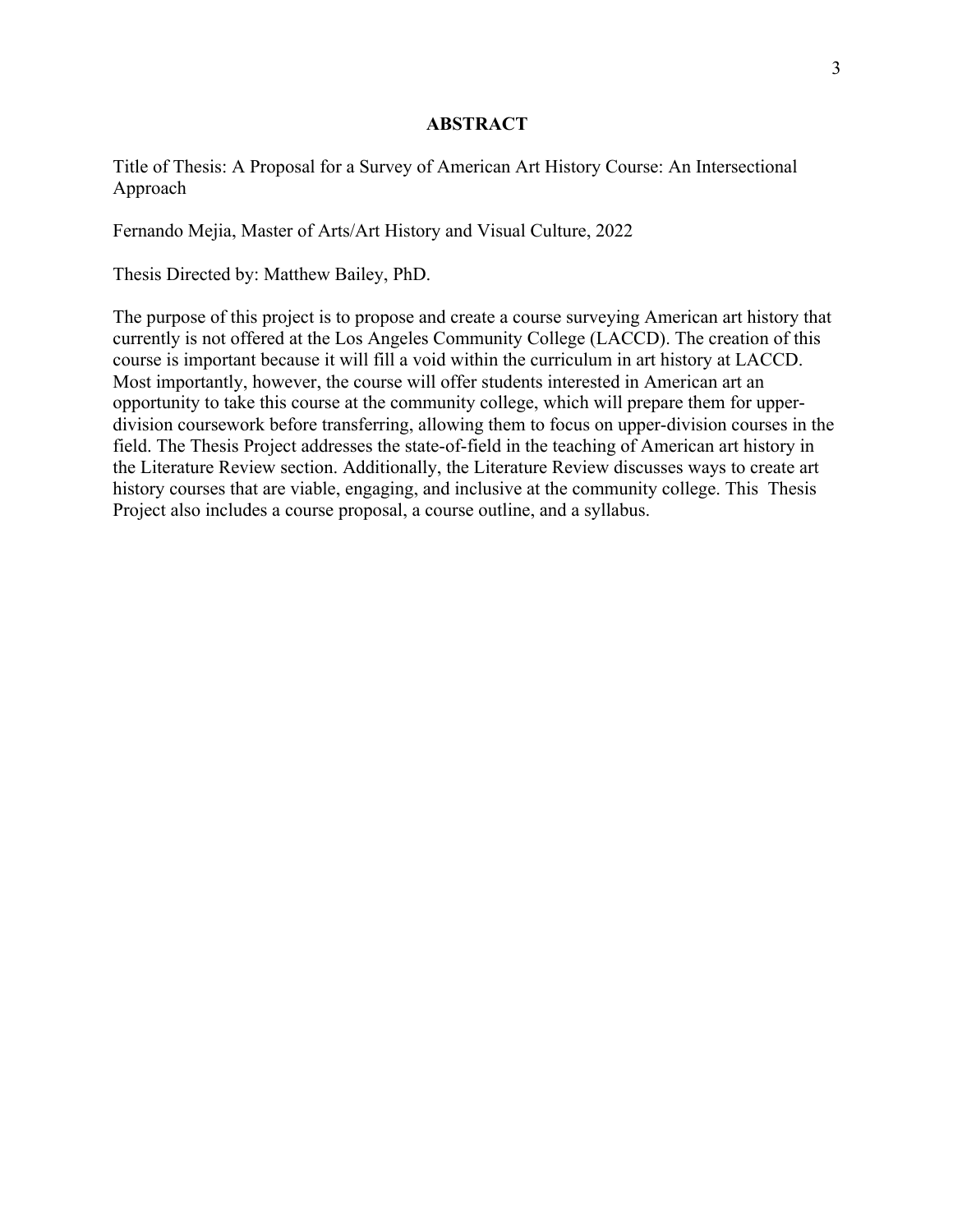#### **Acknowledgements**

Graduate school is hard. It is demanding and at times exhausting. I would never have completed my graduate degree at Lindenwood University without the help and support of professors, family, and friends. I would like to take this opportunity to thank them all.

I would like to express my sincere gratitude to my committee members, Dr. Matthew Bailey, Dr. Meredith Marsh, and Dr. Jonathan Walz for their constructive feedback and encouragement. Their guidance and support throughout the research and writing stages of this project was instrumental in completing it.

Many thanks to my partner, David Bell, who supported me emotionally throughout graduate school. Lastly, I would like to thank my family and friends, in particular Elvia Zepeda, for understanding my dedication to graduate school and allowing me time to complete my degree.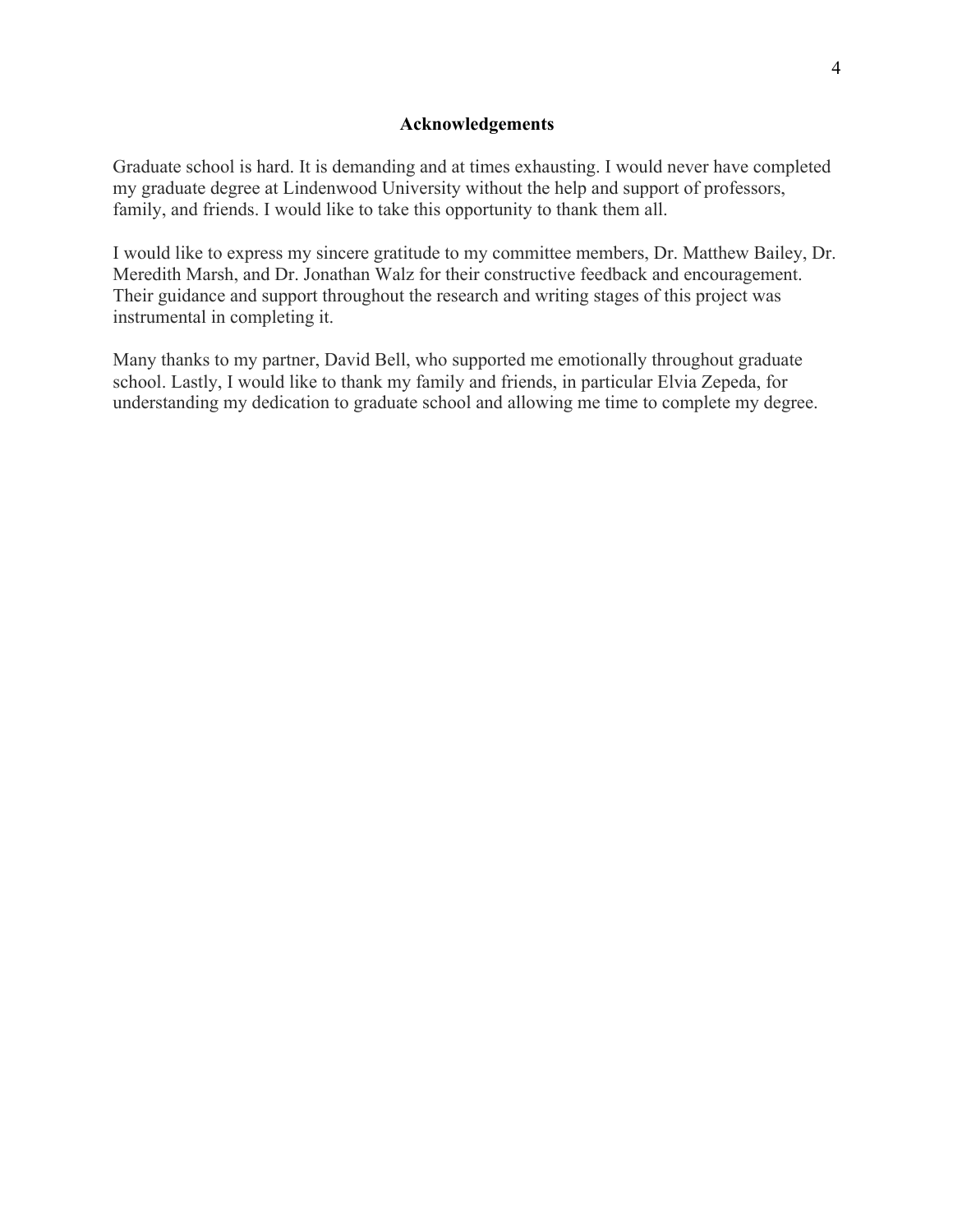# **Table of Contents**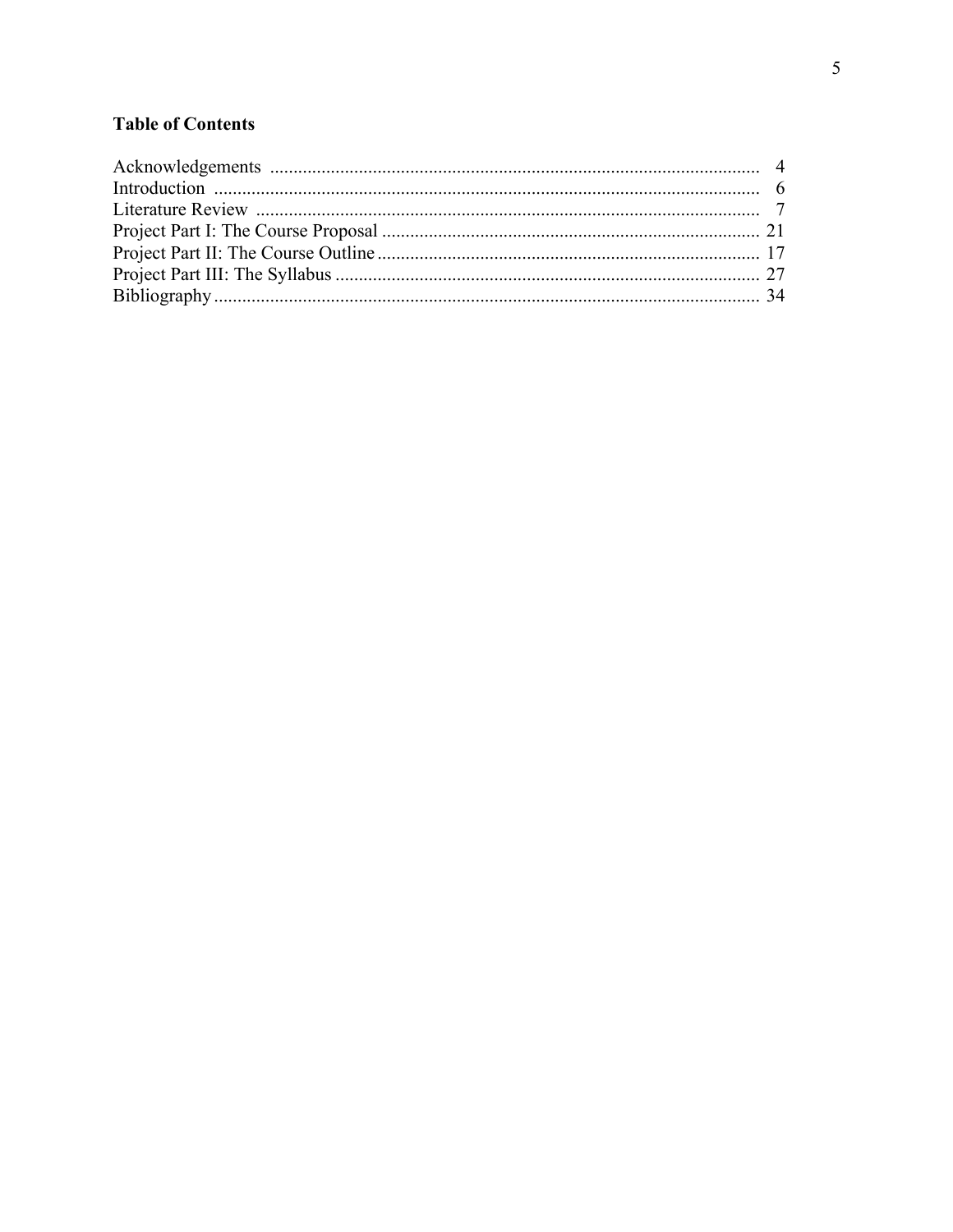#### **Introduction**

This Thesis Project for the Master of Arts in Art History and Visual Culture consists of a course proposal for a survey of American art history that currently does not exist in any of the nine community colleges within the Los Angeles Community College District (LACCD). The course's inexistence is why this project is innovative. The project includes a course outline and a syllabus suggesting potential readings, resources, and assignments. The proposed course surveys the history of American art from pre-Columbian times to the present. The fact that a course of this nature does not exist at LACCD is surprising and worthy of development as a project, since it will bridge a gap in course offerings, and offer an intersectional approach to the teaching of American art history.

The project developed through several stages. The idea to work on this project came about during the research phase for a paper focusing on creating inclusive American art history courses for the Research and Scholastic Writing seminar, in 2020. A look at the schedule of classes at LACCD indicated that a survey of American art was not part of the art history curriculum. This revelation was both surprising and disappointing.

Part of the project involved discussions with community college administrators in the field of art history and inquiring about the possibility of offering a survey of American art history at their colleges. Initially, there was little support due to concerns over the viability of the course. During a second conversation at another sister college within LACCD, however, there was interest to develop it, provided that the course fit within the Guided Pathways curriculum for art history transfer degrees. Additionally, there were strong recommendations to create a course that is representative of current pedagogical approaches in teaching American art history with an emphasis on intersectionality and student engagement.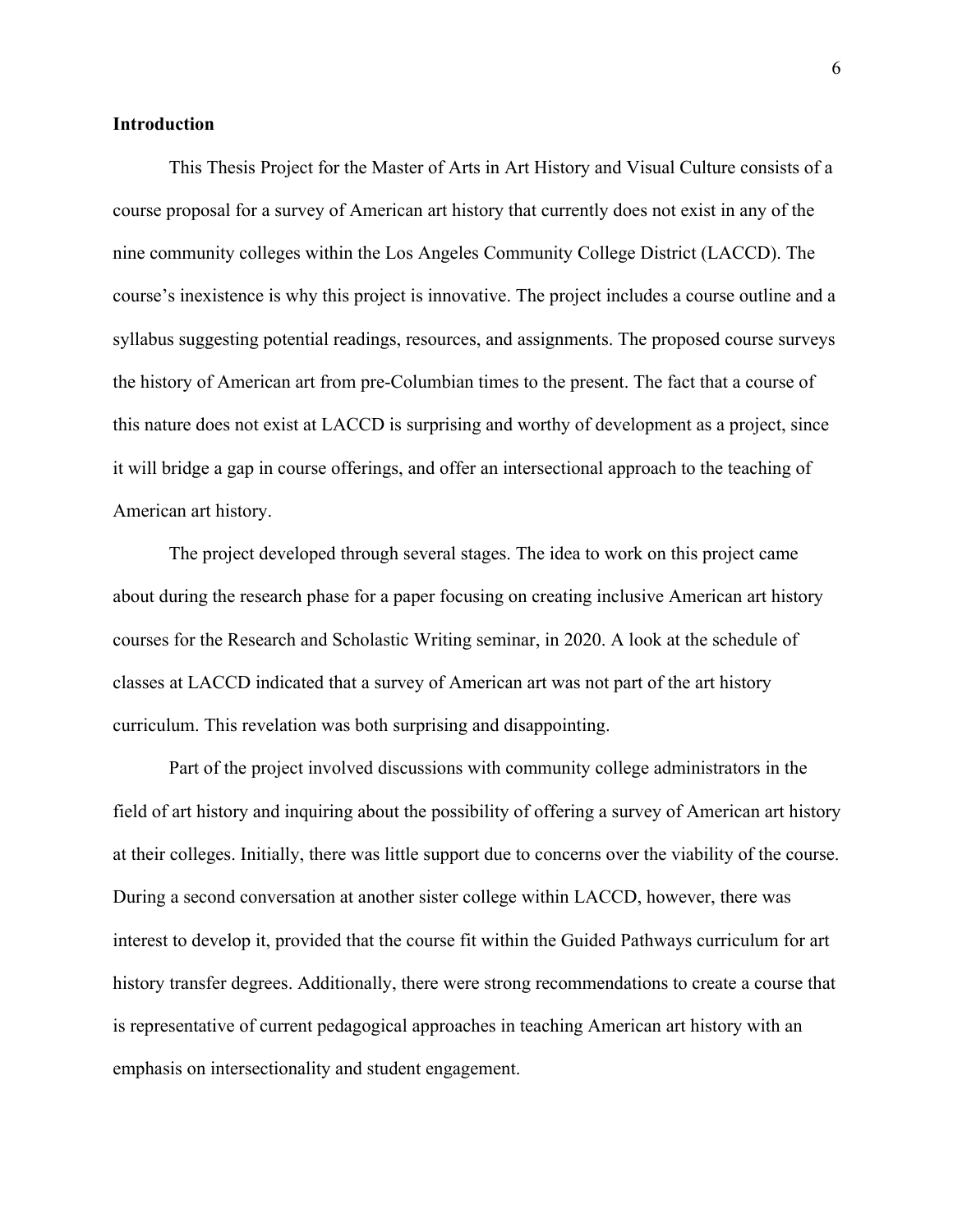The deliverable for the Research and Scholastic Writing seminar was a paper addressing the state-of-field pertaining to creating viable, engaging, and inclusive art history courses. The findings of that paper are summarized in the Literature Review section.

In Directed Thesis I, the focus of the project shifted to researching various methods of writing new course proposals. The information was extensive. However, there were few course proposals available specifically in the field of art history in research databases. The information was nevertheless useful in drafting a course proposal for a survey of American art history.

In the final stage of the project, in Directed Thesis II, the focus was to draft a course outline and a syllabus, along with recommended readings and potential assignments. The search for a textbook made it clear that textbook options correlated closely with the direction of American art history scholarship emerging from the 1960s onward. The current trends in teaching American art history are also reflected in journals and articles written by scholars addressing the state-of-field. These trends illustrate that the field of art history is currently undergoing changes that move the discipline toward reframing art history courses within Guided Pathways<sup>1</sup> for the survival of the discipline at community colleges. The literature indicates that diversifying teaching methods to reach the  $21<sup>st</sup>$  century student is important to keep student interest in the discipline. Current academic discourse also shows that art historians need to make a concerted effort at presenting an art history that is relevant and inclusive of diverse voices. Finally, the literature reveals that American art history specifically is no longer isolated; it is global. The course I have created for this project reflects these current trends.

#### **Literature Review:**

<sup>&</sup>lt;sup>1</sup> Guided Pathways will be discussed in the Literature Review.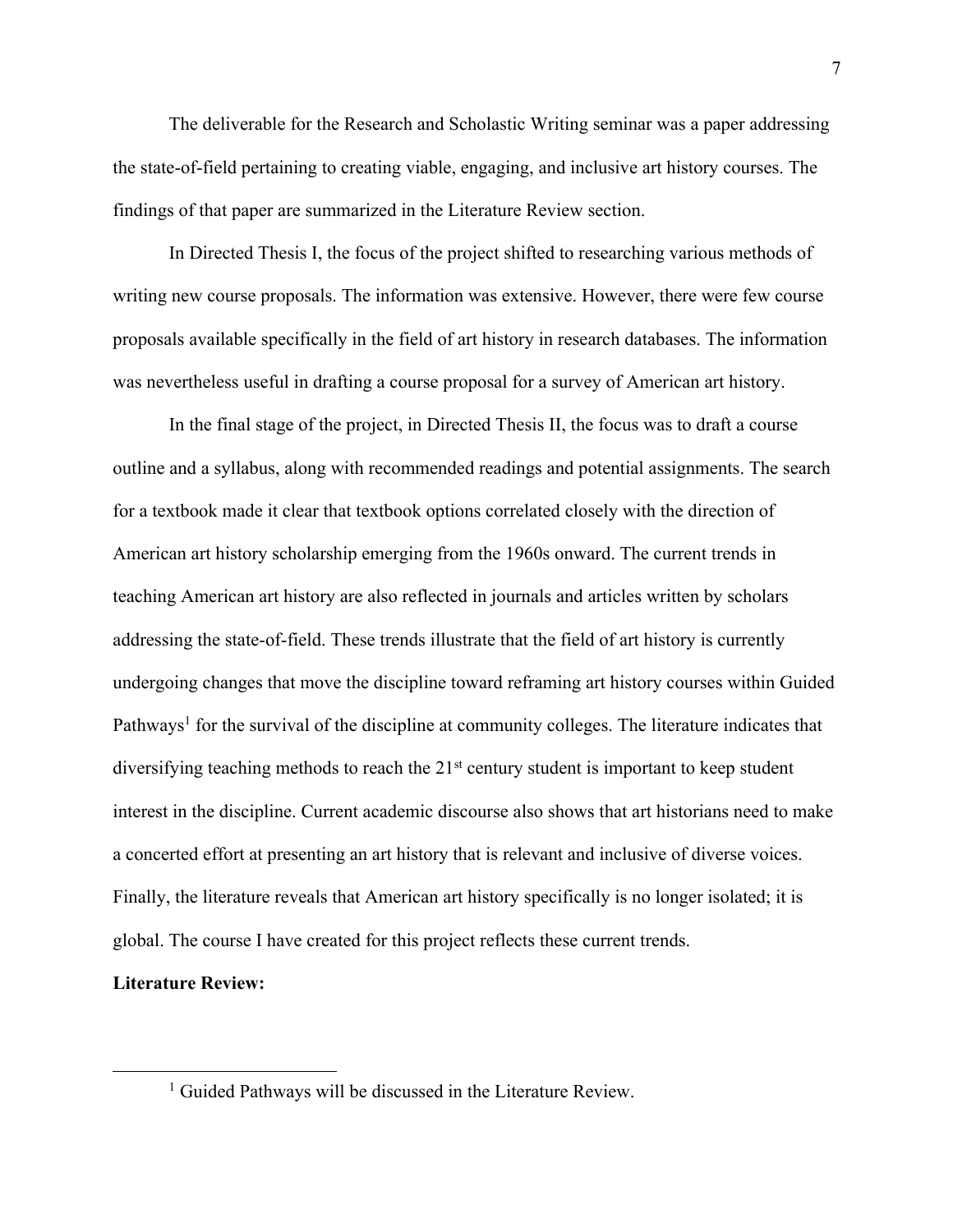In addressing the state-of-field of the art history discipline, it is vital to first discuss the importance of art history's survival considering Guided Pathways at the community colleges. Simply put, Guided Pathways is a nation-wide reform movement that attempts to facilitate a student's academic college career by providing them with a more structured selection of courses, advising support, and clearer learning outcomes to assist them in completing their academic goals. Supporters of the reform movement argue that the traditional self-serve model led students to "dead ends or unforeseen detours" by allowing them to take too many units unrelated to their majors, thus inhibiting or prolonging their academic career.<sup>2</sup> Current academic discourse, however, also warns about the dangers of community colleges embracing Guided Pathways, as this streamlined academic plan removes "inessential" classes—and in some cases entire disciplines—in social science and humanities.<sup>3</sup>

One of the solutions to mitigate the disappearance of art history and allied disciplines is to elevate them to a prominent position within Guided Pathways. In art history, for example, a survey of American art with an intersectional approach can meet not only traditional areas that art history courses meet, but also the "cultural diversity" area that many community colleges in California have adopted recently.4

<sup>&</sup>lt;sup>2</sup> Meacie Fairfax, "What Is Guided Pathways-and Why Are We Still Talking About It?," *EAB* (blog), April 30, 2020, https://eab.com/insights/blogs/community-college/what-is-guidedpathways-and-why-are-we-still-talking-about-it/.

<sup>&</sup>lt;sup>3</sup> "Stevens Point Proposes Adding, Cutting Programs to Prepare for Future," University of Wisconsin-Stevens Point, March 3, 2018, https://www.uwsp.edu/ucm/news/Pages/Repositioni ng18.aspx.

<sup>4</sup> "West Valley College Intersegmental General Education Transfer Curriculum," West Valley College, January 1, 2020, https://www.westvalley.edu/documents/schedules/2021/Winter-Spring/General Education Grading Systems and Advertisements.pdf.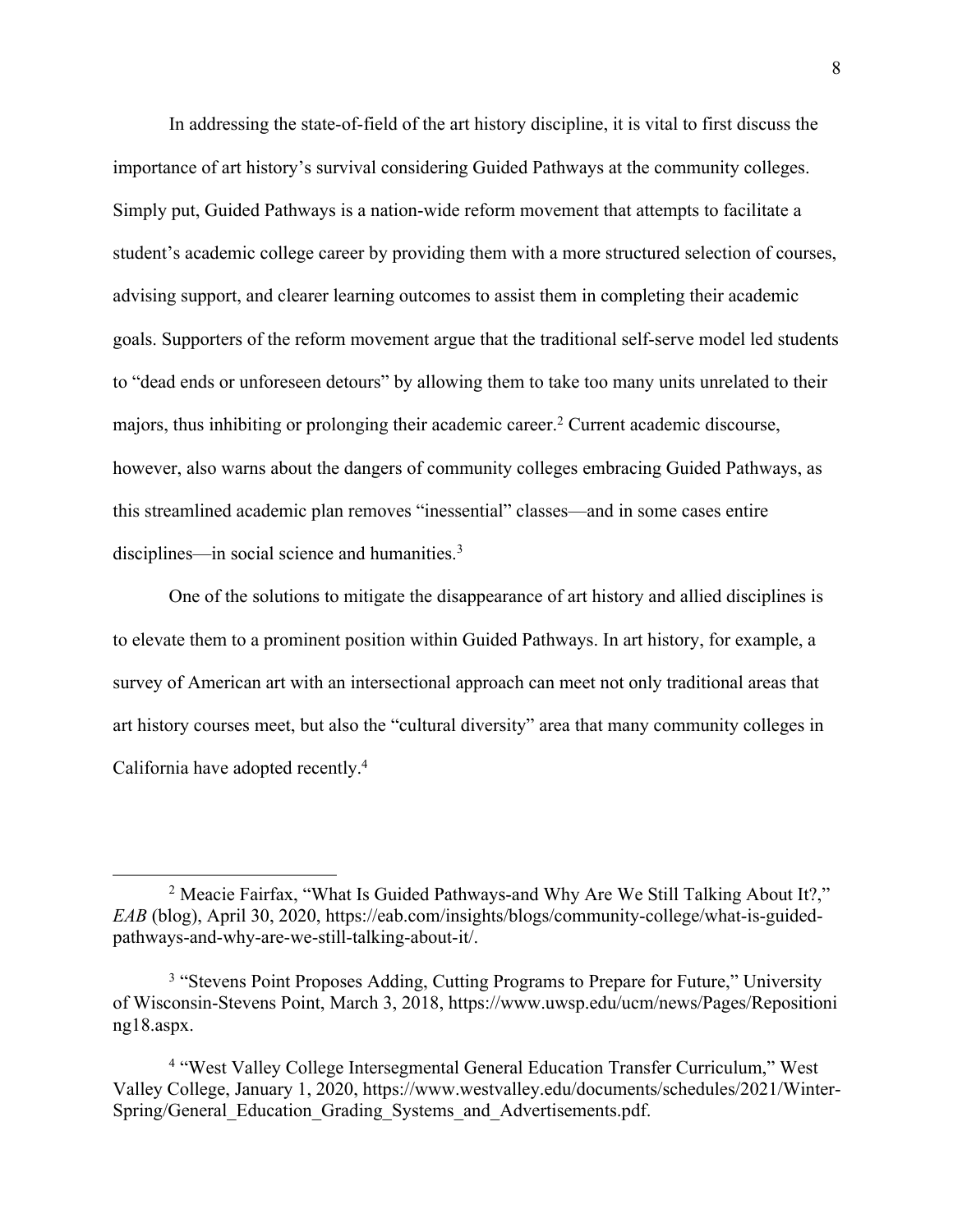But why is art history worth saving in the first place? Why is studying art history important? Most defenders of the discipline, not surprisingly, are art historians and college departments that offer degrees in the discipline. The value of studying art history, for example, is presented to potential students by Lindenwood University's Art History and Visual Culture Department. At Lindenwood University, students learn how to analyze works of art "as products of the cultures in which they were created and to explore such questions as why the object was created, how it was made, who might have seen and appreciated it, and what it may mean to its owners and audiences."5 These are important questions to keep in mind as national discussions about decolonization become more prominent. Students of art history are taught to understand the meaning of decolonization in the context of art. They are taught to understand that art history is a powerful medium that is open to interpretation and re-evaluation. They become aware that art history correlates to historical movements that shaped society at one point or another. 6 Students of art history are taught to be conscious that one way of decolonizing art to redress the past can be done by including "multiple narratives so that it's about different histories and not a story that becomes *the* canon," as curator David A. Bailey has recently declared in a discussion to decolonize art history.7

<sup>&</sup>lt;sup>5</sup> "Art History and Visual Culture," Lindenwood University, accessed April 6, 2022, https://www.lindenwood.edu/arts-and-humanities/art-history-and-visual-culture/.

<sup>6</sup> Julia Wolkoff, "Three Ways Art History Can Be More Inclusive in 2019," Artsy, January 10, 2019, https://www.artsy.net/article/artsy-editorial-three-ways-art-history-change-2019.

<sup>7</sup> Catherine Grant and Dorothy Price, "Decolonizing Art History," *Art History* 43, no. 1 (February 22, 2020): 10, accessed March 3, 2022, https://doi.org/10.1111/1467-8365.12490.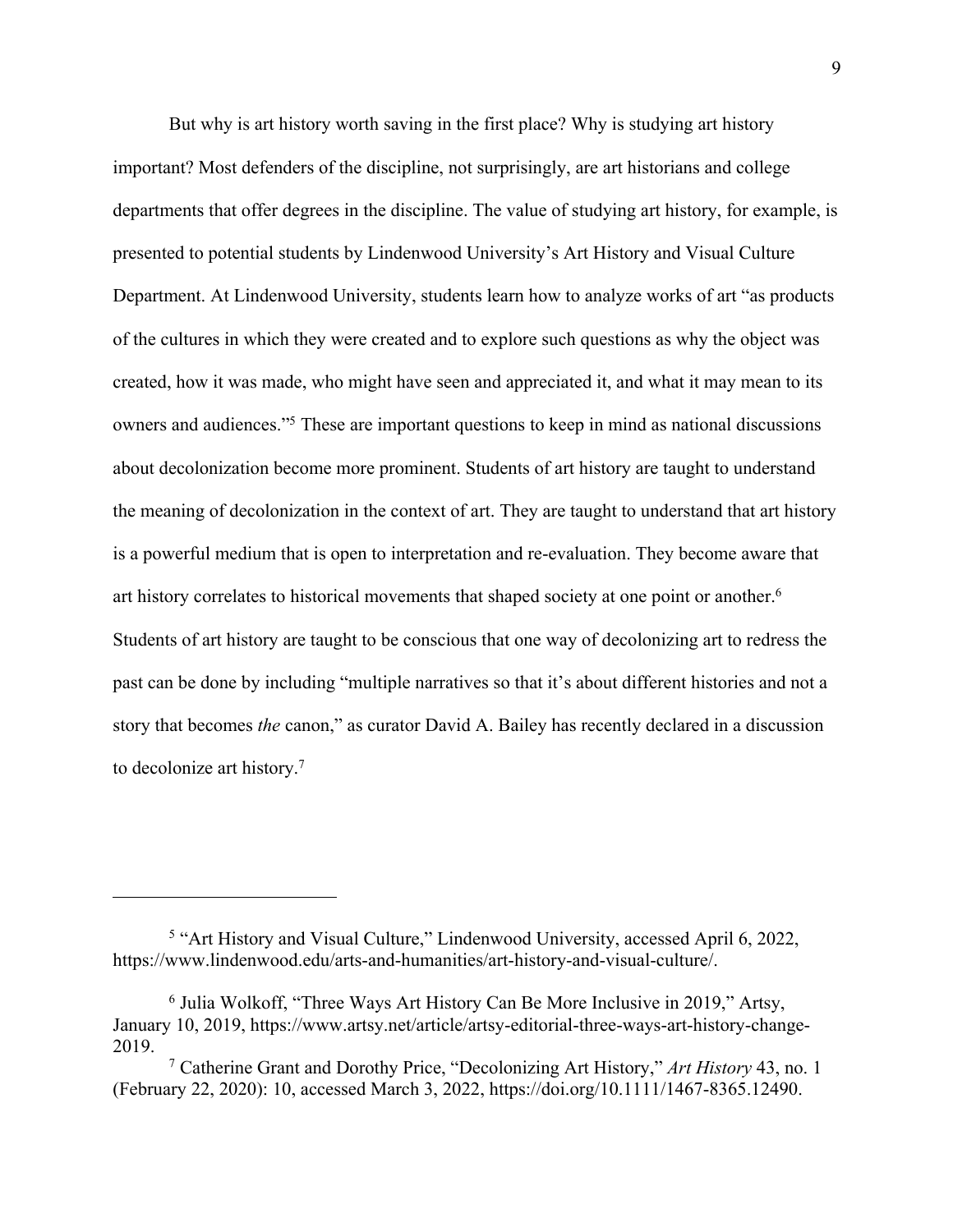Art historians can teach about the importance of art history by engaging students inside and outside the classroom. The general sentiment in pedagogical literature suggests that students need to be drawn to the discipline organically and not by students seeking to meet a requirement in their academic plan alone. For this to happen, the discipline needs to be presented in a way that is student-centered and relevant, as current discussions focus on moving away from the traditional lecture to engage rather than alienate students. While most faculty worry about covering class material through lecture alone, the traditional lecture can include student discussions without worrying about covering everything that the course outline dictates. This method of teaching fosters power sharing between faculty and students to engage in meaningful discussions about art.<sup>8</sup> In-class discussions can also allow students to reclaim their capacities to think critically when they can interpret artworks according to their perceptions first and then through different methodologies that they learn in class.<sup>9</sup>

Another method to engage students is to teach students skills and concepts that allow them to investigate and represent their own experiences that generate both a personal, relevant, and shared meaning.<sup>10</sup> A potential assignment can include having students write a short research paper about a local artist and presenting their findings to the class for a more relevant and meaningful student experience and "active process" of discovery.<sup>11</sup>

<sup>8</sup> Maryellen Weimer, *Learner-Centered Teaching: Five Key Changes to Practice* (San Francisco, CA: Jossey-Bass, 2013), 123-124.

<sup>9</sup> Olivia Gude, "Principles of Possibility: Considerations for a 21st-Century Art & Culture Curriculum," *Art Education* 60, no. 1 (January 2007): 8, https://doi.org/10.1080/00043125.20 07.11651621.

<sup>10</sup> Gude, "Principles of Possibility," 7.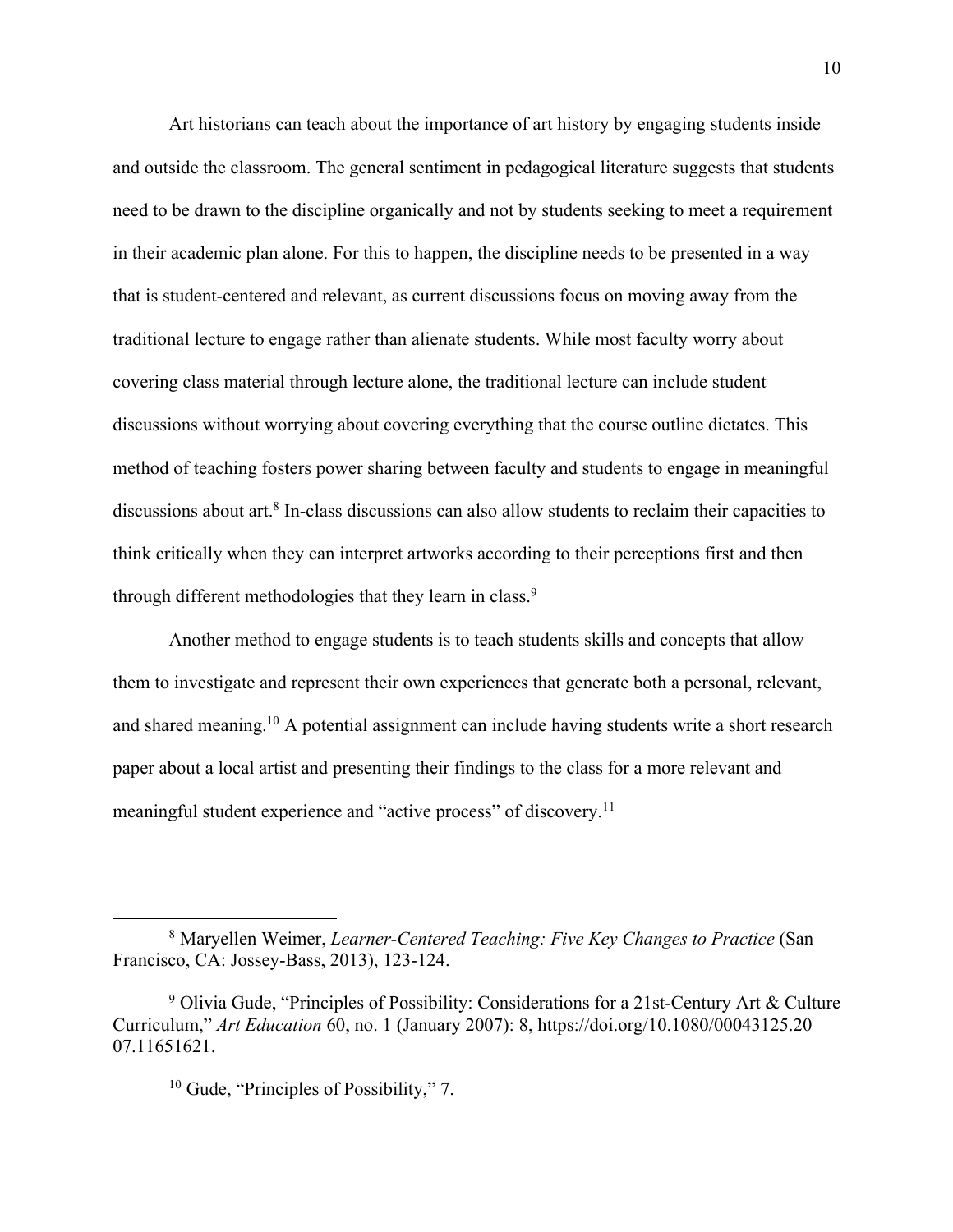Object-based learning has also been highlighted recently in academic discourse to engage students when teaching art history. Nicholas Grindle and Ben Thomas, in "Curating Connections in Art History Curriculum," suggest that object-based learning is an effective tool for turning an isolated, individual learning experience into a social one that fosters close observation and deep critical thinking. A museum visit offers a suitable avenue to apply object-based learning. Students can, as a formal assignment or extra credit, be encouraged to visit a museum individually or with other students and faculty to experience a work of art in person. A painting's formal properties like brushstrokes, line, design, and color, for example, can be viewed better in person, offering students a more engaging, concrete, and deeper understanding of the work of art. $^{12}$ 

Student engagement in art history can also occur when there is an effort to present an art history that is relevant. The surveyed literature for this project revealed that art history courses are questioning the traditional canon and are moving toward reformatting courses that uncover diverse perspectives through diversity and inclusion, paving the way for an art history that is more reflective of the peoples of the United States.

The movement towards diversity and inclusion came from self-reflection and reexamination of the discipline by art historians and scholars in allied fields. In a 2005 round-table discussion about teaching art history, for instance, art historian Irina D. Costache reminded scholars that surveys of art history have remained largely unchanged, focusing mostly on the

<sup>&</sup>lt;sup>11</sup> Thomas Grindle and Ben Thomas, "Curating Connections in the Art History Curriculum," in *Developing the Higher Education Curriculum Research-Based Education in Practice*, ed. Daily Fung (UCL Press, 2017), 111.

<sup>&</sup>lt;sup>12</sup>Thomas Grindle and Ben Thomas, "Curating Connections in the Art History Curriculum," 111.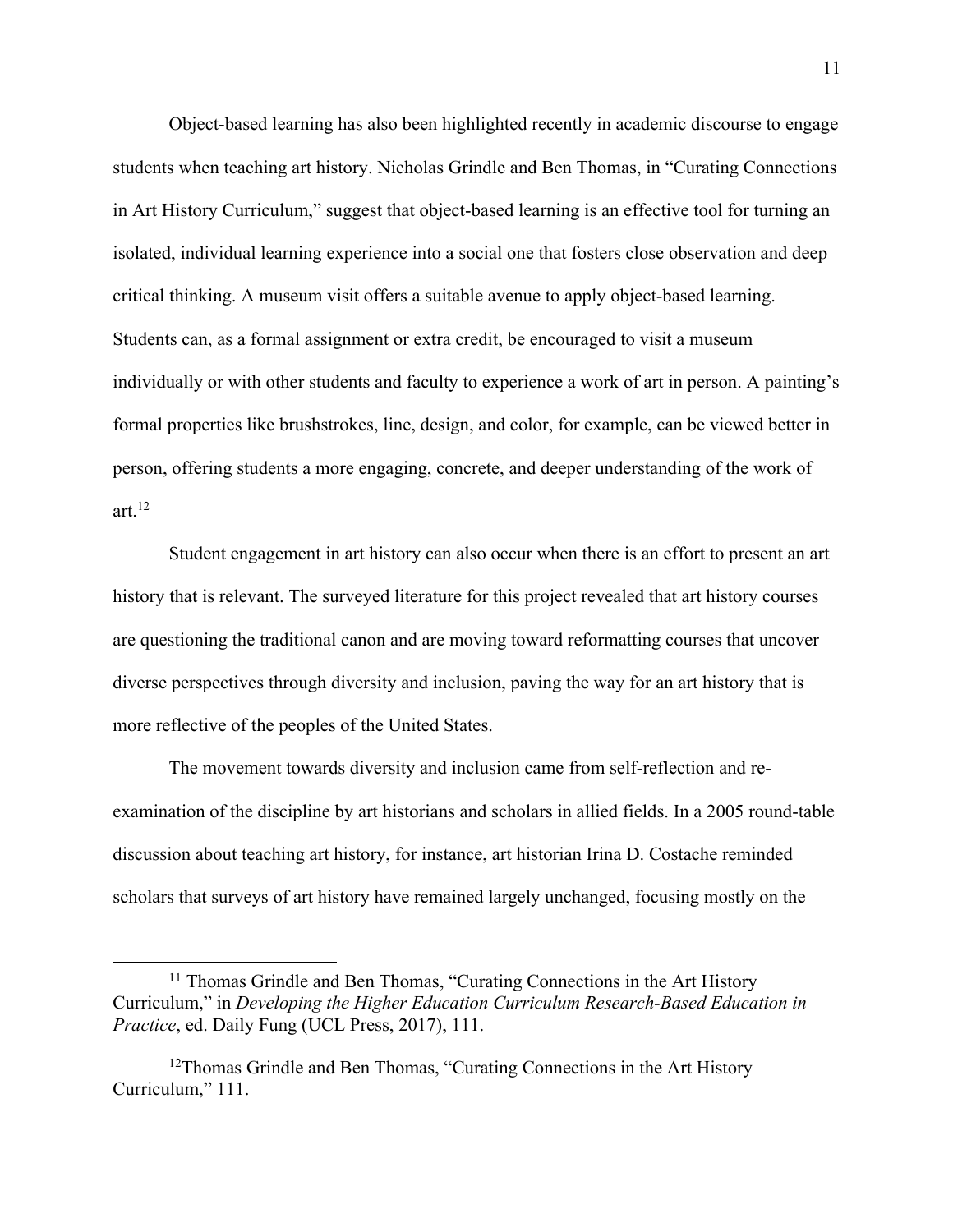Western art perspective, and including only sporadic discussions about other cultures throughout.<sup>13</sup>

The re-evaluation of art history has exposed that diversity and inclusion in the discipline is paramount to inviting students to feel welcome and part of the academic discourse within the classroom. Art educator Olivia Gude, for example, argues that diversity and inclusion in art history introduces students to see the world through the eyes of others, understanding the meaning of artworks "in terms of the complex aesthetic, social, and historical contexts out of where they emerge."<sup>14</sup> She argues further that faculty should represent other cultures and groups of people in classes as dynamic, exploring the multifaceted complexities of ethnicity, race, gender, sexual orientation, and class.

An excellent method to facilitate representations of difference, Gude argues, is by inviting a diverse group of guest speakers throughout the term, using relevant, contemporary media and written materials to include first-hand artist accounts about the reasons why they produce art, and how they developed their artistic methods. The goal of diversity in art history, Gude suggests, "is to effectively encounter other points of view in order to question the centrality of normativeness of one's own (also culturally specific) point of view."15

Another way to redress the lack of diversity in art history and moving toward inclusivity is to introduce voices that have previously been left out of the traditional canon, as Christopher O. Adejumo and other scholars have proposed. These scholars suggest that at the core of a

<sup>15</sup> Gude, 11.

<sup>13</sup> Peggy Phelan et al., "Art History Survey: A Round-Table Discussion," *Art Journal* 64, no. 2 (January 2005): 47, https://doi.org/10.2307/20068381.

<sup>&</sup>lt;sup>14</sup> Gude, 13.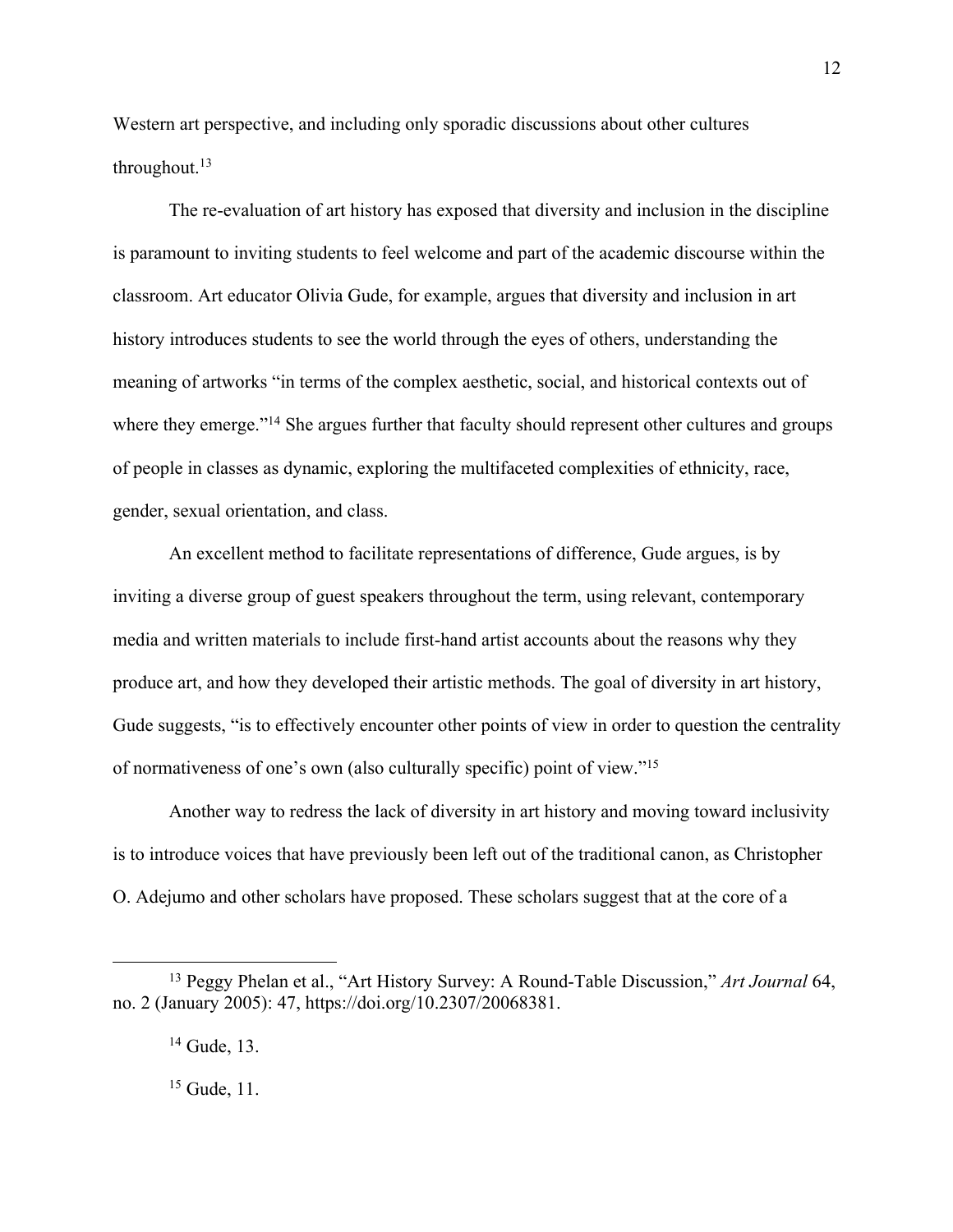movement towards greater diversity, inclusion, and intersectionality, is the eradication of discrimination and prejudice against minorities in public educational institutions in the United States<sup>16</sup> through decolonizing the curriculum by urging practitioners of Western and predominantly white perspectives to make a concerted effort to decenter those perspectives to embrace true inclusion.<sup>17</sup>

American art history's movement towards inclusion, diversity, and intersectionality was apparent in reviewing potential textbooks for the course proposal. In the early 2000s, for instance, there was a significant rise in academic discourse focusing on the proliferation of American art history survey scholarship and textbooks. It made sense that American art history textbooks would be more available at the turn of a new century because, as Wanda Corn stated, "the astonishing growth and maturation of American art scholarship since the early 1960s."18 In her discussion of the state-of-field pertaining to surveys of American art history textbooks, Cynthia Mills pointed out that even though American art history was relatively young compared to other more established specialties, that textbooks like Frances K. Phol's *Framing America*, Angela Miller's *American Encounters*, discussed in Mills' article in 2002 and published in 2008, and David Bjelajac's *American Art* were welcomed additions. Since 1998, Mills mentions, there have been several books focusing on intersectionality and gender diversity.

<sup>16</sup> Christopher O. Adejumo, "Considering Multicultural Art Education," *Art Education* 55, no. 2 (2002): 2, https://doi.org/10.2307/3193988.

<sup>&</sup>lt;sup>17</sup> Richard Hylton, "Decolonising the Curriculum: Art History Lags behind Other Disciplines in Incorporating Art by Black and Ethnic Minorities," *Art Monthly*, no. 426 (May 2019): 12, https://doi.org/https://link.gale.com/apps/doc/A673083221/PPFA/u=sain20269&sid=b ookmark-PPFA&xid=e72afba9.

<sup>18</sup> Cynthia Mills, "Introduction," *American Art* 16, no. 2 (2002): 2, https://doi.org/http://w ww.jstor.org/stable/3109379.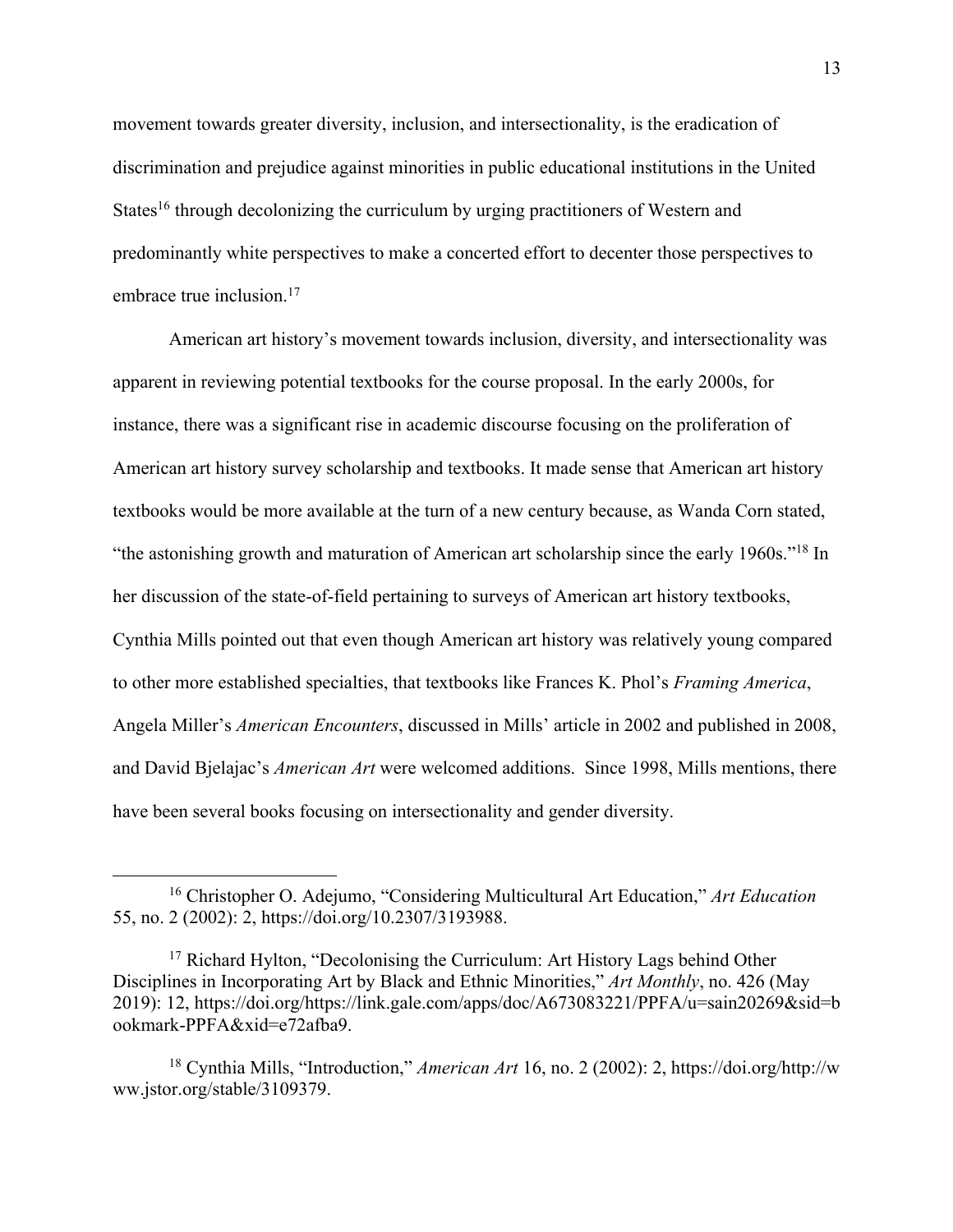*American Encounters* by Angela Miller is especially a good option for a survey of American art with an intersectional emphasis now that the textbook is offered free of charge.<sup>19</sup> More importantly, however, is Miller's "organizing theme of historical encounters among diverse cultures," which highlights multiple voices in American art.<sup>20</sup> One of the diverse artworks that Miller includes, for instance, is by Jose Benito Ortega, a late 19th century *santero* artist whose work illustrates the rich religious traditions of saint production for domestic and communal use in New Mexico.<sup>21</sup> The inclusion of Ortega's work is significant. His work provides students a window through which to understand the interconnectedness and transition of Santa Fe first when it was part of the Spanish empire, later when it became a Mexican territory, and finally a state within the Union. Ortega's work illustrates cultural continuity between these periods to the present, as expressions of *santero* imagery are still prevalent in New Mexico and parts of the Southwest.

Even with the rise of American art history scholarship with a focus on inclusion and diversity, however, art historians like Angela Miller and Frances K. Phol faced challenges in deciding which artists to include and which ones to exclude. It is, after all, impossible to cover all American artists in one survey course. This is a reality. "Despite the inevitable omissions," Phol reasons, "I believe that survey texts are still valuable, for they function as effective vehicles

<sup>19</sup> Angela L. Miller et al., *American Encounters: Art, History, and Cultural Identity*, Washington University Open Scholarship, December 12, 2017, https://openscholarship.wustl.edu /books/39/.

<sup>20</sup> Angela L. Miller, "Honoring a Range of Voices," *American Art* 16, no. 2 (2002): 14, https://doi.org/10.1086/444664.

<sup>21</sup> Angela L. Miller et al., *American Encounters Art, History, and Cultural Identity* (Upper Saddle River, NJ: Pearson/Prentice Hall, 2008), 310.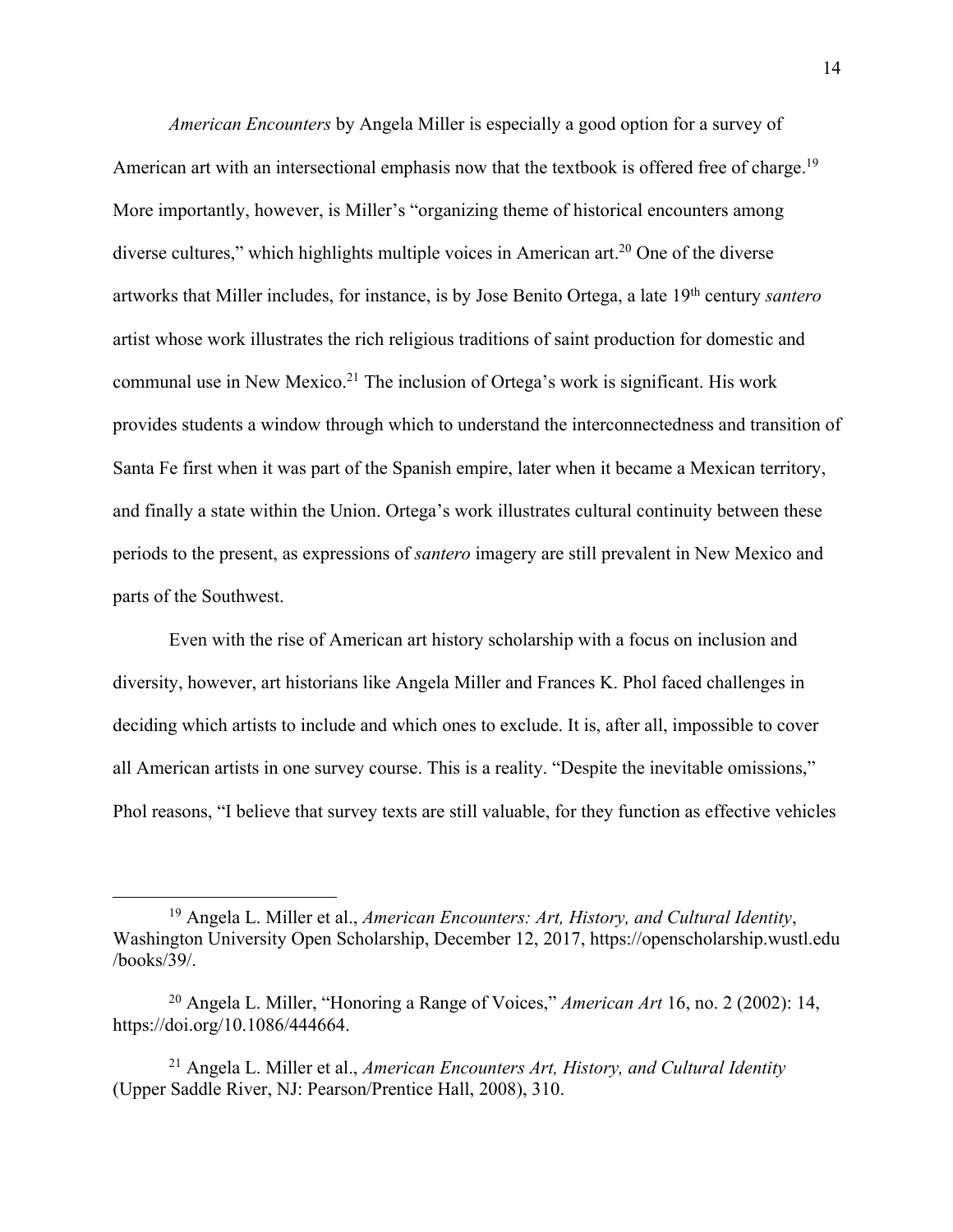not only for introducing a broad range of creative expression, but also for addressing the complexity of historical change."22

While selecting a textbook that covers everything is seemingly impossible, there are resources that teachers of American art history can use to supplement the main textbook. The Smithsonian American Art Museum, for instance, published a dedicated page for faculty, which provides them with teaching guides and other important resources that are reflective of current academic discourse.23 Art History Teaching Resources (AHTR) also features a plethora of teaching resources and peer-reviewed articles addressing the state-of-field.<sup>24</sup> One of the most innovative resources is offered through Smarthistory. This resource offers short videos about specific works of art that are discussed by experts in the field, often providing students with different perspectives and information that is not included in textbooks. The Center for Public Art History has also recently published *Seeing America*, an Open Educational Resource (OER) textbook "created by Smarthistory with 17 leading museum collections" that examines the history of the United States through visual culture from pre-Columbian times to the modern era. <sup>25</sup> *Seeing America* will be used in the course syllabus as a resource to complement readings.

With the expansion of the canon in American art history to include diverse voices, there is also a noticeable increase in scholarship in global art history. The renowned art historian

<sup>22</sup> Frances K. Pohl, *Framing America: A Social History of American Art* (New York, NY: Thames & Hudson, 2017), 10.

<sup>&</sup>lt;sup>23</sup> "Teacher Guides and Resources," Smithsonian American Art Museum, accessed April 7, 2022, https://americanart.si.edu/education/k-12/resources.

<sup>&</sup>lt;sup>24</sup> "Art History Teaching Resources," Art History Teaching Resources, accessed April 7, 2022, https://arthistoryteachingresources.org/.

<sup>25</sup> "Seeing America," Smarthistory, accessed April 7, 2022, https://smarthistory.org/seein g-america-2/.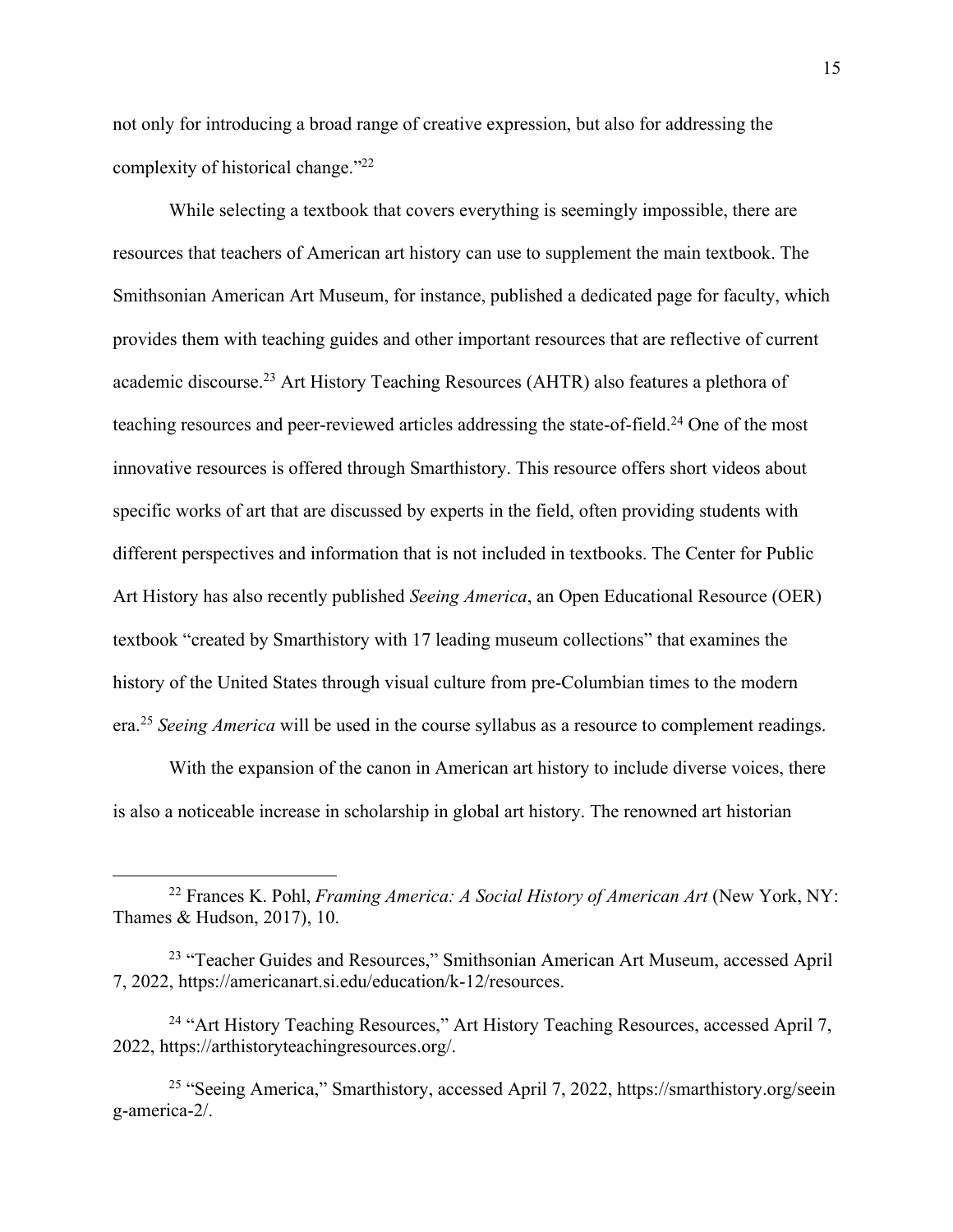Wanda Corn, speaking in a 2006 symposium focusing on American art in a global context, defined what is meant by globalization. Broadly speaking, Corn states, globalization can be defined by "expanding the canon to include artists of foreign birth or heritage, immigrant artists who are bi or tri cultural, borderland artists, and artists who hop from culture to culture."<sup>26</sup> This definition, according to Corn, is not new. Rather, it is a continuation of the maturation of American art history since 1960s when the so-called "new art history" began to embrace diversity and inclusion. Interest in seeing American art history through the lens of globalism is evident in survey courses at colleges and universities. De Anza College, a community college in California, for instance, offers a course in Multicultural Arts in the United States that encourages students to demonstrate "critical analysis based upon social constructs of race, class, ethnicity, gender and other factors of identity to gain cultural competence in a local, national and global context" at the conclusion of the course.<sup>27</sup>

Seeing American art history through a global perspective illustrates that American art is no longer thought of as contained only within the borders of the United States. There is now more than ever an international presence of artists and scholars writing about the subject. In fact, the diversity of paper topics presented at the Smithsonian American Art Museum's symposium, *American Art in a Global Context*, in 2006, revealed the changing tide with topics such as "Narratives about American Art: A View from Abroad" and "The Global Within: Dialogism and Asian American Art," providing excellent windows to the changing state-of-field. The

<sup>26</sup> "American Art in a Global Context," Smithsonian American Art Museum, accessed April 7, 2022, https://americanart.si.edu/research/symposia/2006.

<sup>&</sup>lt;sup>27</sup> Catie Cadge-Moore, "Multicultural Arts in the United States" (syllabus, De Anza College, Cupertino, CA, 95012).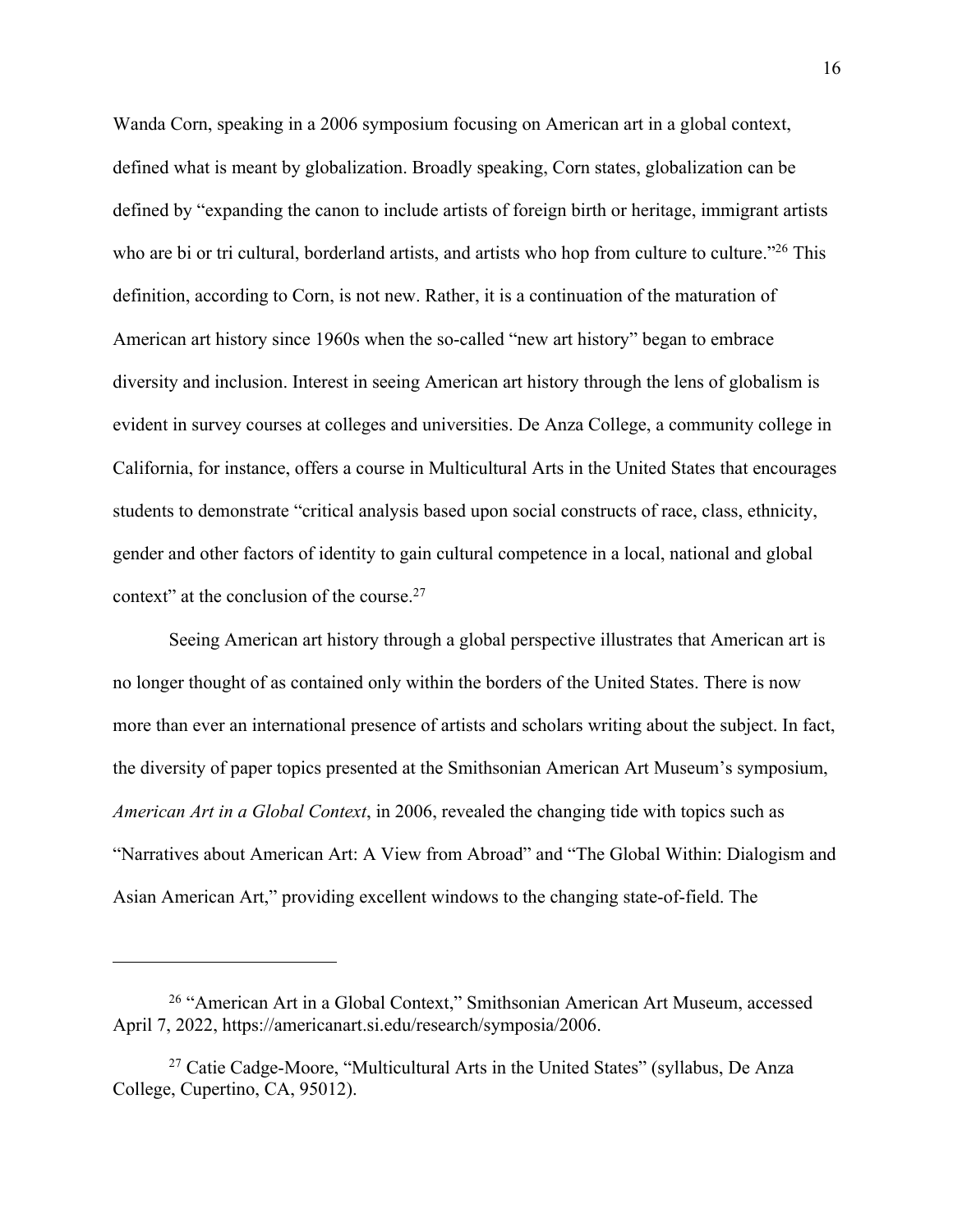significance of globalism in recent academic discourse indicates that a course surveying American art history should also address this not-so-new, but re-emerging interest in globalism, and the interconnectedness between the United States and different parts of the world.

In conclusion, the completion of this project is the first step towards a more well-rounded curriculum at LACCD. This new art history course will ultimately help students with foundational knowledge in American art history when they transfer and beyond. The objective from the beginning of this project was to create a course that was reflective of current pedagogical methods in teaching art history. To realize the project, it was necessary to investigate the process of new course proposals in higher education, finding along the way, diverse methods that are not standardized, as each campus varies in its proposal approach. However, even with a diversity of course proposal processes, there were common parts in each that can be used to create a generic one. The next step was to research course objectives, learning outcomes, assignments, and textbooks, which was found in similar art history courses at different colleges and surveyed relevant literature. All the gathered information was compiled and presented in the course proposal, the course outline, and syllabus. The surveyed literature addressing the state-of-field suggested that a successful course in American art history is one that can survive within established Guided Pathways guidelines. A successful course is also one that is engaging and inclusive of diverse voices in American art. The course proposal, course outline, and syllabus were created with the research findings in mind.

#### **Project Part I: The Course Proposal**

Recent conversations with some art history chairs and other allied disciplines at Los Angeles Community College advise that there is simply little interest in American art history,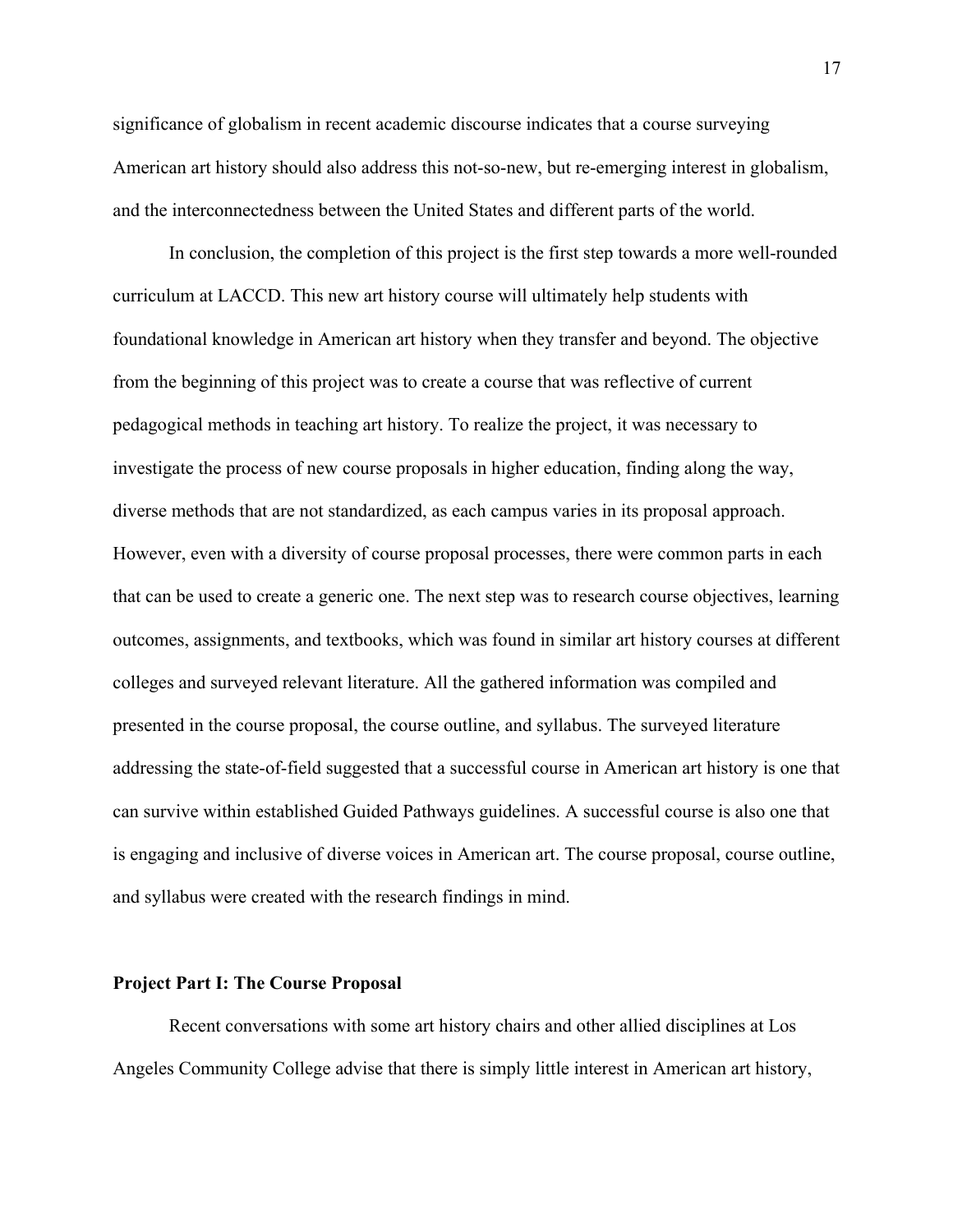and the course now would not be viable within the current Guided Pathways.<sup>28</sup> These concerns can be mitigated with the creation of survey of a intersectional American art history course that is essential for foundational knowledge—a course that is also viable, engaging, diverse, and beneficial for students' success.

An inclusive course surveying the history of American art is important at any community college. It is important because community college students are new to higher education. Students are new to independent critical thinking and the search for knowledge. Their minds are on the brink of seeing and exploring the world for themselves. However, understanding their cultural, social, and political environments requires foundational knowledge. Students' understanding of the world around them can be discovered through an intersectional survey of American art history.

While some students are exposed to art history generally through a world or Western survey course in high school, a survey of American art history is traditionally not an option.<sup>29</sup> The lack of course availability leads directly to a deficiency of foundational knowledge after students leave high school. The need for American art history exposure and knowledge was starkly apparent in a group discussion in 2018, while serving as an academic counselor. At that time, the counseling division at UCLA welcomed a group of twenty first-year community college students, during a time when serious discussions about the removal of Confederate monuments were taking place nationally. Upon questioning students about these important art

<sup>28</sup> Marcel Morales (Chair of Social Sciences) in a discussion with the author, November 2021.

<sup>&</sup>lt;sup>29</sup> Donna Howard and Virginia B. Spivey, "AHTR Reports on AP Art History (Part I)," Art History Teaching Resources, March 21, 2015, https://arthistoryteachingresources.org/2015/0 3/ahtr-reports-on-ap-art-history-part-i/.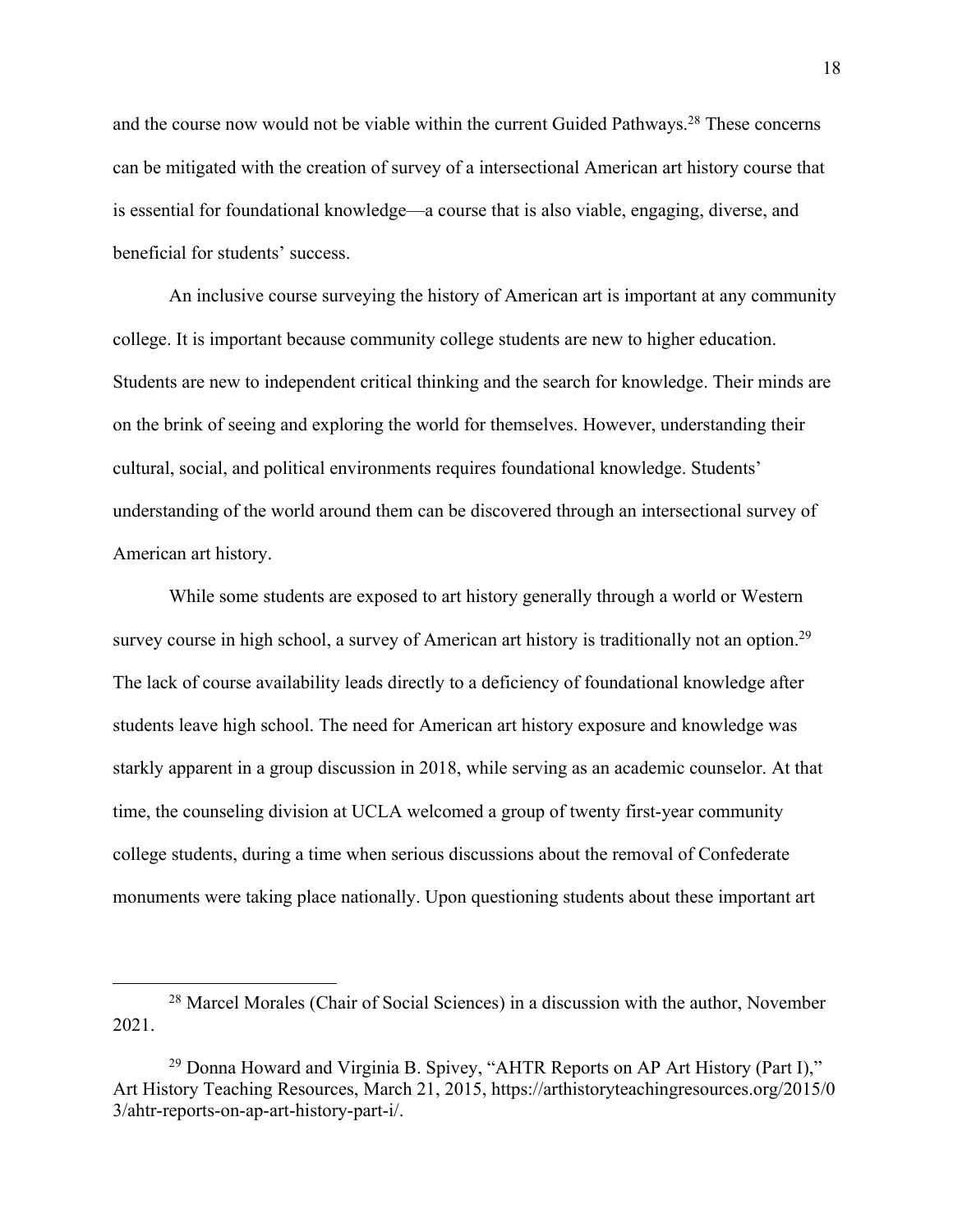history issues, very few showed an understanding of the national discourse. They were directed to a more local matter—the removal of a Christopher Columbus bronze statue from Downtown Los Angeles—and received a similar outcome.<sup>30</sup> Students were encouraged to search for, and enroll in, a course focusing on American art for a richer and meaningful discussion contextualizing Confederate and controversial monuments within their political, social, and cultural backdrops. However, upon further investigation, a course surveying American art was still not an option at LACCD. The proposed course will bridge the gap of knowledge between high school to community college and beyond.

The viability of a course is a great concern. Can this new course survive? It can survive if it is placed in an important position by making it a required core course for the Transfer Associate of Arts in Art History. The content of the course will be flexible to satisfy areas in Arts and Humanities within the transfer degree. Naturally, the course will also satisfy electives within the art history transfer degree and general education.

The new course will be engaging, and the content will be flexible for faculty to apply diverse pedagogical approaches to engage the 21<sup>st</sup> century student. Various pedagogical approaches have been discussed in addressing the state-of-field, which highlighted the importance of facilitating student-centered teaching, object-based learning, and out-of-classroom experiences that will promote a deeper learning by involving students in the discovery process of art and its history. For example, faculty can make connections between classroom material and the outside world by incorporating a voluntary trip to the museum, like the Autry Museum of the

<sup>30</sup> Pamela Avila, "Downtown L.A.'s Christopher Columbus Statue Is Being Removed for Good," Los Angeles Magazine, October 12, 2020, https://www.lamag.com/citythinkblog/losangeles-columbus-statue/.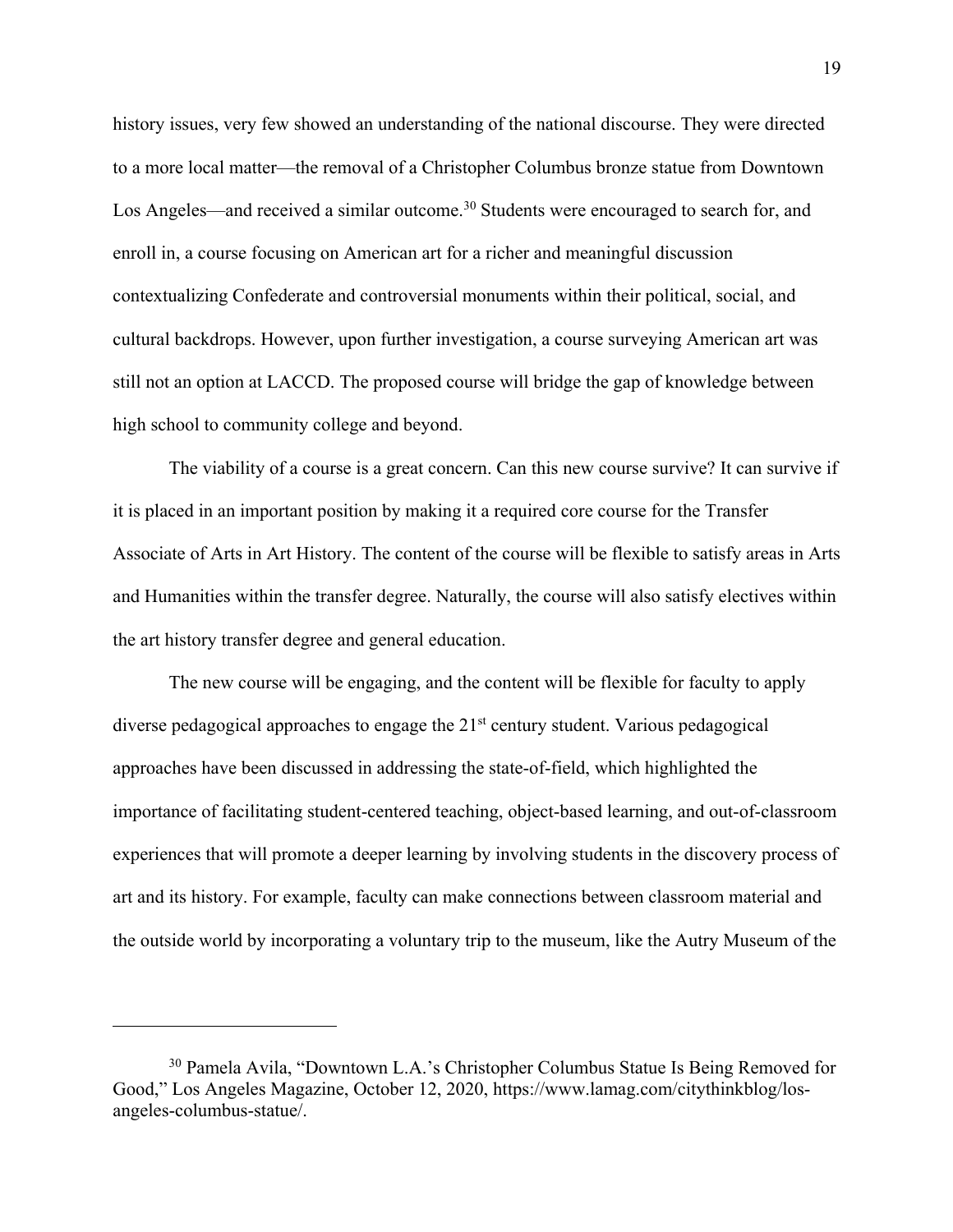American West in Los Angeles. Virtual tours to local and nationwide museums make trips more feasible and accessible.

The course content will also be inclusive and diverse to redress the history of artists that have been left out of American art history previously. Current pedagogical discourse about intersectional education in art history illustrates the importance of including the work of marginalized groups, as "the canon" emphasizes the Western art history perspective.<sup>31</sup> It is important to point out that this new course will not attempt to erase the prominent voices that are emphasized in American art. Rather, this course will enrich those voices by allowing students to see the world through the eyes of others, understanding the meaning of artworks, as art educator Olivia Gude explains, "in terms of the complex aesthetic, social, and historical contexts out of where they emerge."<sup>32</sup> One of the fundamental goals of this new intersectional American art history course is to eradicate discrimination and prejudice that minority students face in public educational settings, and to show them that artists of similar cultural backgrounds, too, are represented and important.

The strongest compelling reason to offer this course is to benefit students. California public universities require "geographic/region" art history coursework for art history transfer majors. Other courses satisfy this requirement, but students who are interested in American art history and want to pursue a degree with a specialization in this subject are disadvantaged when they transfer. This proposed course would meet that requirement and remedy that disadvantage.

<sup>&</sup>lt;sup>31</sup> Peggy Phelan et al., "Art History Survey,"34.

<sup>32</sup> Olivia Gude, 13.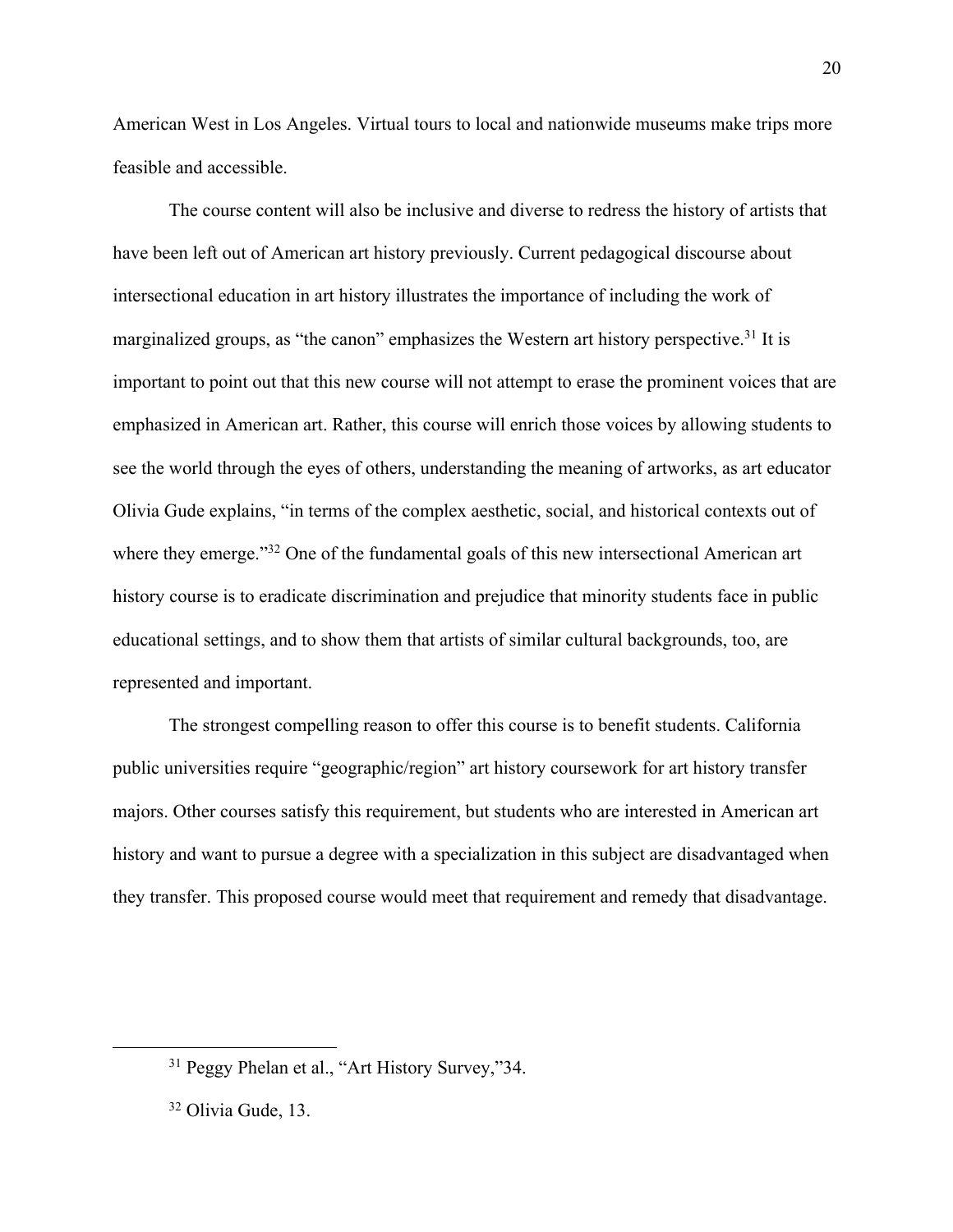#### **Project Part II: The Course Outline**

#### *Section I: Basic Course Information*

- I. Subject: Art History
- II. Course Title: A Survey of American Art History: An Intersectional Approach
- III. Units: 3
- IV. Catalog and Course Description: This course surveys the visual arts of the United States from Pre-Columbian times to the present. The class will examine artworks produced in a variety of mediums, including painting, sculpture, photography, prints, installations, and performative art. The approach is both chronological and thematic. We will explore portrayals of race, class, gender, and ethnicity in American art. The art of women, Native Americans, African Americans, Hispanics/Latinos, Asian Americans, and Euro-Americans will be included.
- V. Class Hours: Lecture: 3 hours per week based on a 16-week schedule; Total hours per term: 54. Students will complete 6 additional hours of learning activities per week outside the scheduled contact hours.

#### *Section II: Course Content and Objectives*

| COURSE CONTENT AND SCOPE -                                                        | <b>COURSE OBJECTIVES - Lecture:</b>    |
|-----------------------------------------------------------------------------------|----------------------------------------|
| Lecture: Outline the topics included in the                                       | Upon successful completion of this     |
| lecture portion of the course (Outline reflects                                   | course, the student will be able to    |
| course description, all topics covered in class). (Use action verbs - see Bloom's |                                        |
|                                                                                   | Taxonomy for 'action verbs requiring   |
|                                                                                   | cognitive outcomes.')                  |
| Introduction to the Class. Overview of                                            | Explain the cultural, political,       |
| American Art Within its Broad Cultural,                                           | historical, and economic relationships |
| Historical, and Social Backdrop.                                                  | between the Americas, Europe, and      |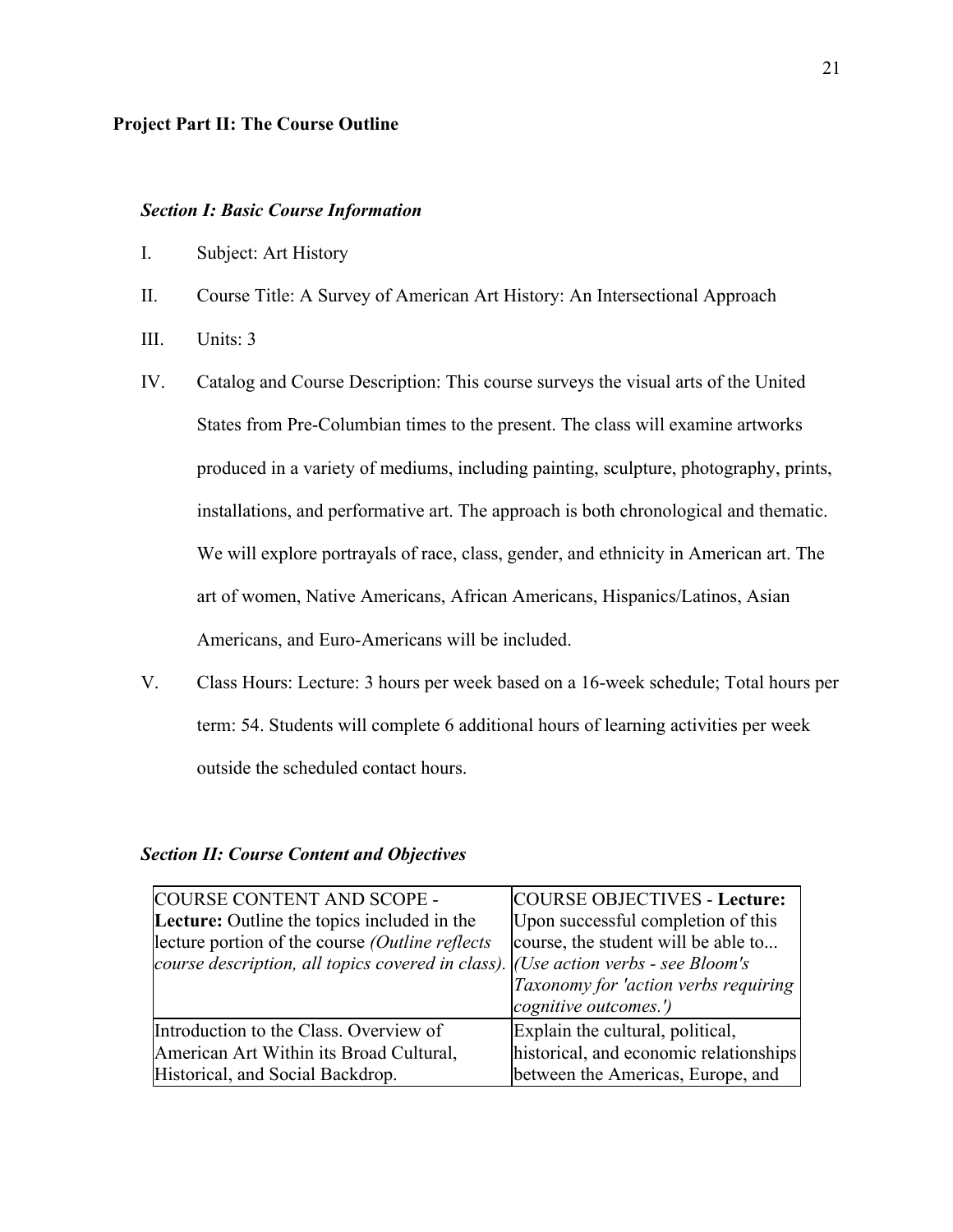|                                                                     | Africa, paying close attention to the<br>intersectional context.                                       |  |  |
|---------------------------------------------------------------------|--------------------------------------------------------------------------------------------------------|--|--|
| American Art and Conquest.                                          | Discuss the influence of the Spanish<br>conquest on Aztec civilization.                                |  |  |
|                                                                     | Analyze the pyramids of<br>Tenochtitlan, as well as monumental<br>structures created by both Europeans |  |  |
|                                                                     | and indigenous peoples. Explain the<br>influence of Spanish exploration on                             |  |  |
|                                                                     | indigenous populations of the<br>Southwest. Analyze artworks                                           |  |  |
|                                                                     | produced by Pueblo Native                                                                              |  |  |
|                                                                     | Americans, as well as the artworks                                                                     |  |  |
|                                                                     | created by Native Americans in<br>Spanish California. Discuss the role                                 |  |  |
|                                                                     | of art production as record keeping in                                                                 |  |  |
|                                                                     | North American indigenous                                                                              |  |  |
|                                                                     | traditions. Evaluate European                                                                          |  |  |
|                                                                     | representations of Native Americans.                                                                   |  |  |
|                                                                     | Analyze the impact of European                                                                         |  |  |
|                                                                     | exploration upon indigenous<br>populations. Discuss burial mounds                                      |  |  |
|                                                                     | and effigy vessels prominent in                                                                        |  |  |
|                                                                     | Mississippian Culture. Analyze the                                                                     |  |  |
|                                                                     | power of portraiture to display power                                                                  |  |  |
|                                                                     | in colonial New England and the                                                                        |  |  |
|                                                                     | colonial South. Discuss needlework                                                                     |  |  |
|                                                                     | as part of women's larger                                                                              |  |  |
|                                                                     | contributions to colonial society.                                                                     |  |  |
| The Early Republic and Defining American<br>Culture and Traditions. | Analyze historical paintings in the<br>context of the War of Independence.                             |  |  |
|                                                                     | Discuss the work of women artists                                                                      |  |  |
|                                                                     | like Sibyl Huntington May, Patience                                                                    |  |  |
|                                                                     | Lovell Wright, and Prudence                                                                            |  |  |
|                                                                     | Punderson during colonial times.                                                                       |  |  |
|                                                                     | Analyze different artistic architectural                                                               |  |  |
|                                                                     | styles like Gothic Revival, and                                                                        |  |  |
|                                                                     | California Spanish Colonial. Interpret<br>representations of Native Americans                          |  |  |
|                                                                     | before and after the War of                                                                            |  |  |
|                                                                     | Independence in art. Discuss                                                                           |  |  |
|                                                                     | portrayals of African Americans in art                                                                 |  |  |
|                                                                     | before and after the War of                                                                            |  |  |
|                                                                     | Independence. Assess the work of                                                                       |  |  |
|                                                                     | artists from the American Romantic                                                                     |  |  |
|                                                                     | movement. Explain the development                                                                      |  |  |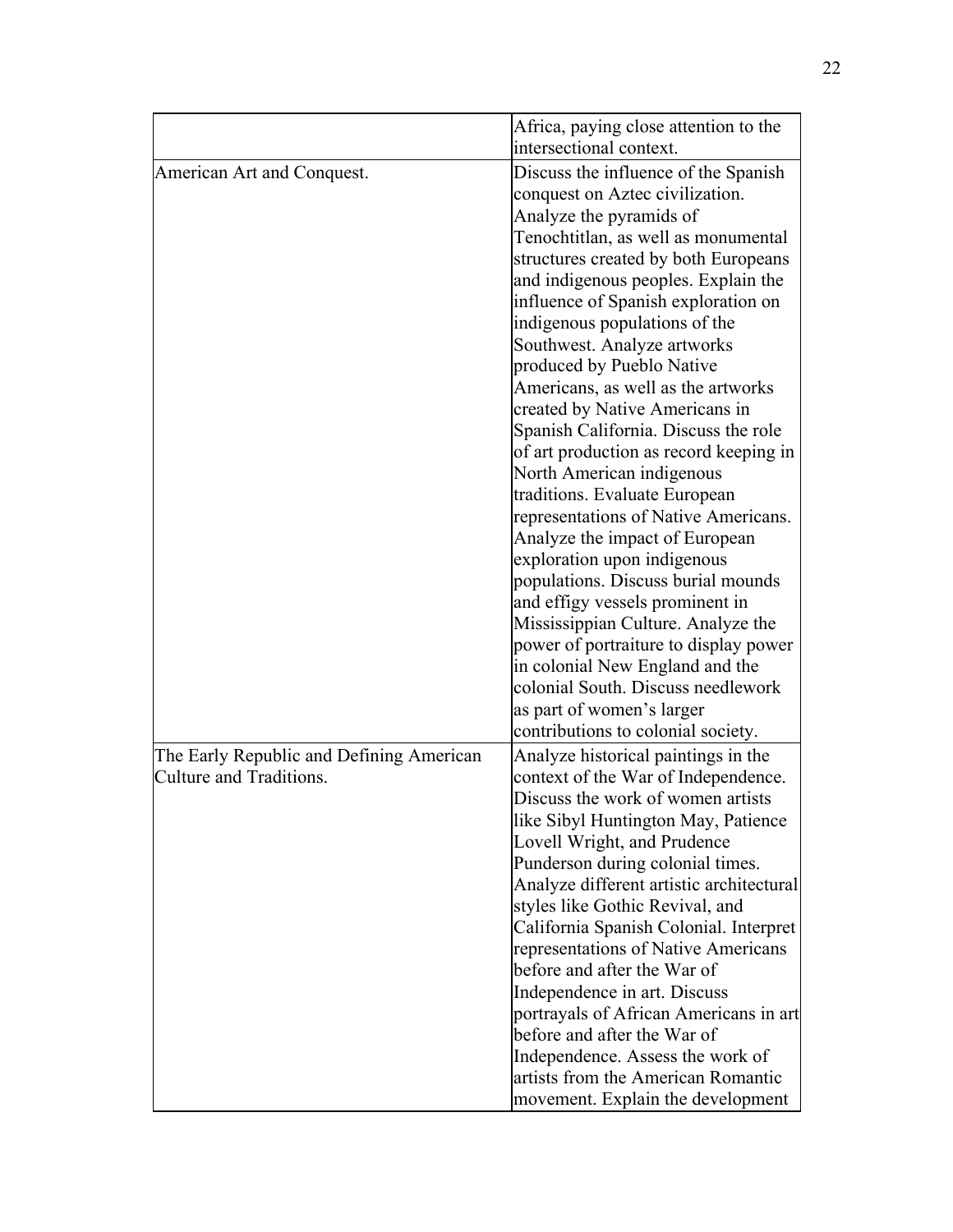|                                        | of still life painting and early                             |
|----------------------------------------|--------------------------------------------------------------|
|                                        | American sculpture.                                          |
| Nature and Nation: The Jacksonian Era. | Explore the relationship between art                         |
|                                        | and sacredness in Native American                            |
|                                        | art in the Norwest Coast. Analyze the                        |
|                                        | symbolism of creation imagery and                            |
|                                        | vision quest in Native American art.                         |
|                                        | Evaluate the rise of landscape                               |
|                                        | painting as a genre. Discuss Thomas                          |
|                                        | Cole and the founding of the Hudson                          |
|                                        | River School and its influence on                            |
|                                        | American landscape painting.                                 |
|                                        | Examine the role of Luminism in                              |
|                                        | landscape painting and its influence                         |
|                                        | on Tonalism. Explore scenes of                               |
|                                        | everyday life in American Genre                              |
|                                        | painting. Evaluate portrayals of                             |
|                                        | Native Americans as "nature" and                             |
|                                        | images created by Frontier artists.                          |
|                                        | Analyze the role of women in 19 <sup>th</sup>                |
|                                        | century America and the                                      |
|                                        | representation of women's "nature"                           |
|                                        | as wives, mothers, and domesticity in                        |
|                                        | painting.                                                    |
| Art Between the Wars.                  | Discuss the relationship between art                         |
|                                        | and empire during the Mexican-                               |
|                                        | American War and the portrayals of                           |
|                                        | American identity in art. Identify                           |
|                                        | representations and stereotypes of                           |
|                                        | African-Americans and slavery                                |
|                                        | before, during, and after the                                |
|                                        | American Civil War and                                       |
|                                        | Reconstruction periods. Explain the                          |
|                                        | importance of photography within the                         |
|                                        | context of the Civil War as a                                |
|                                        | documentary tool. Explain the rise of                        |
|                                        | Freedom Monuments and their                                  |
|                                        | symbolic meaning to American                                 |
|                                        | culture. Identify the role of Native                         |
|                                        | American Ledger Art and its                                  |
|                                        | centrality to recording history.                             |
|                                        | Analyze images, textiles, and<br>symbols of the Ghost Dance. |
|                                        |                                                              |
| Painting During the Gilded Age.        | Discuss American painters studying                           |
|                                        | abroad and artistic influences they                          |
|                                        | brought to the U.S. Trace the                                |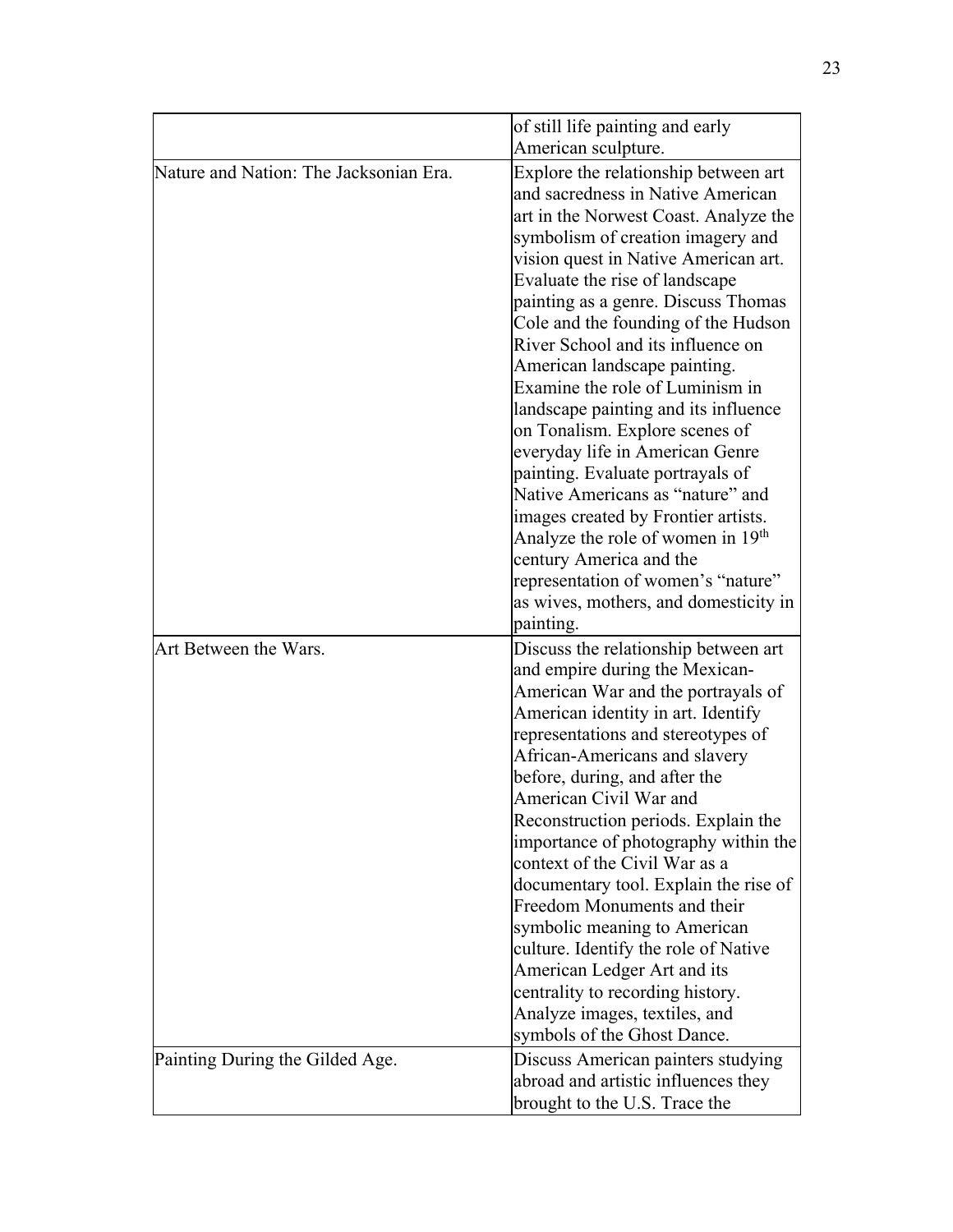|                                                                       | development of American Realism,<br>the Munich School, American<br>Impressionism, and New<br>Romanticism, and their influence on<br>American art. Examine art depictions<br>of the Mythic West. Analyze the rise<br>of Confederate monuments in relation<br>to the rise of Jim Crow laws.                                                                                                                                                                                                                                                                                                                                                                                                                                                                                                                                                                               |
|-----------------------------------------------------------------------|-------------------------------------------------------------------------------------------------------------------------------------------------------------------------------------------------------------------------------------------------------------------------------------------------------------------------------------------------------------------------------------------------------------------------------------------------------------------------------------------------------------------------------------------------------------------------------------------------------------------------------------------------------------------------------------------------------------------------------------------------------------------------------------------------------------------------------------------------------------------------|
| Art and Work Redefined.                                               | Examine artists depicting the working<br>class in art. Discuss the portrayal of<br>women and women's rights. Analyze<br>the evolving portrayal of women as<br>domestic servants.                                                                                                                                                                                                                                                                                                                                                                                                                                                                                                                                                                                                                                                                                        |
| The Art of Mechanical Reproduction, the<br>Primitive, and the Modern. | Trace the development of the Ashcan<br>School, Modernism, and the Avant-<br>Garde in visual culture. Analyze<br>government-sponsored propaganda<br>created during World War I for the<br>American public. Explore the<br>relationship between Modernism,<br>gender, and sexuality in artistic<br>expressions. Examine the emergence<br>of the Mural Movement, and the lives<br>and arts of American artists in search<br>of the exotic in Mexico. Summarize<br>the emergence of art of the American<br>Southwest. Review the importance of<br>the Harlem Renaissance and its<br>influence on expression in the arts<br>within and outside the black<br>community. Analyze the connection<br>between urban photography and the<br>portrayal of daily life in American<br>society. Discuss women's changing<br>roles as architects and patrons in the<br>domestic sphere. |
| Art for the People and Art Against Fascism.                           | Explain the role of the Federal<br>government in funding programs for<br>the arts during the Great Depression.<br>Compare and contrast the use of<br>photography before and after the<br>Great Depression as a means of<br>documenting American life. Examine<br>the portrayal in visual culture of<br>American urban life, the industrial<br>worker, women at work, and rural                                                                                                                                                                                                                                                                                                                                                                                                                                                                                          |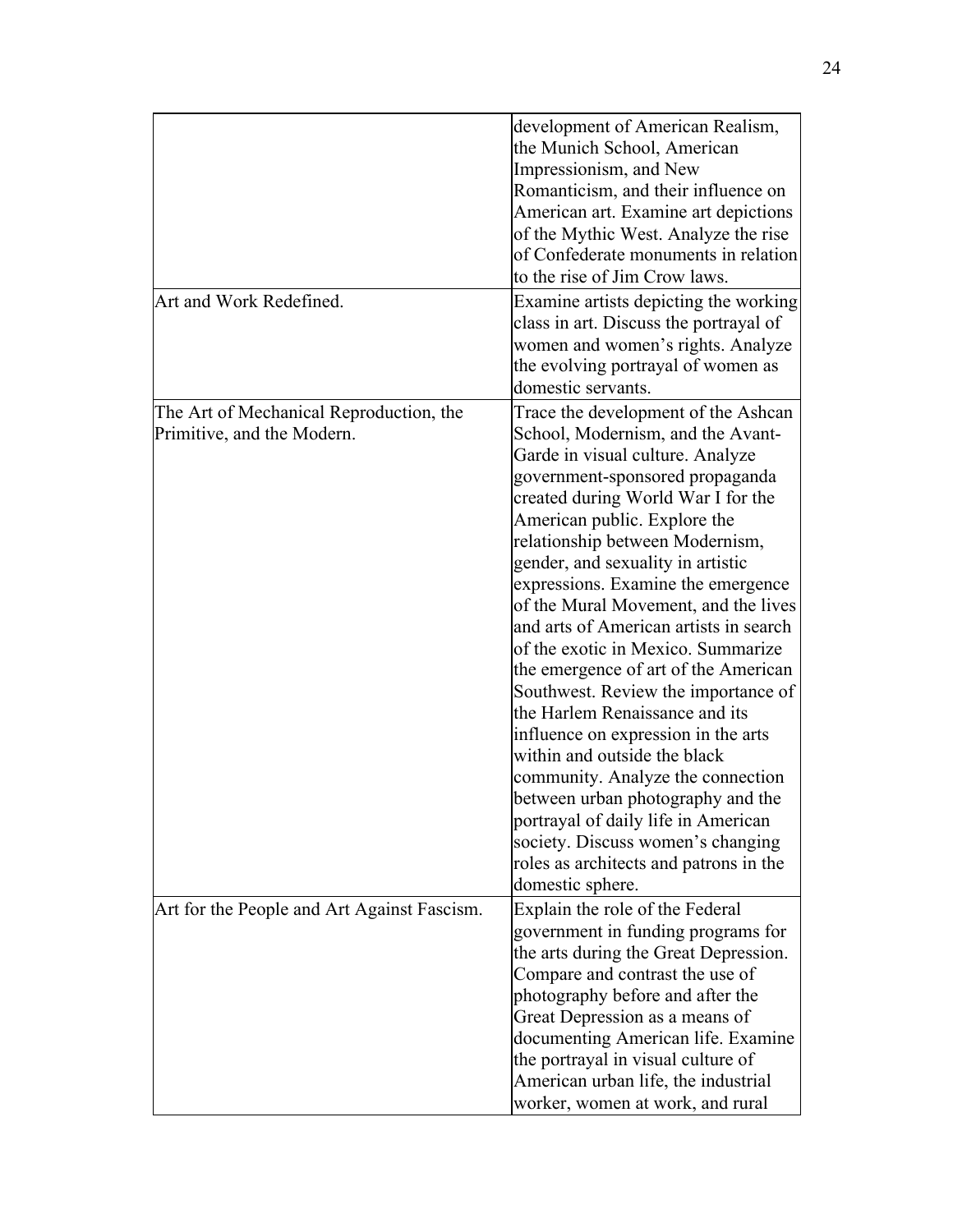|                                                    | life. Address the rise of art against<br>fascism in the context of the<br>American Artists' Congress. Discuss<br>images of Japanese American<br>internment and American patriotism<br>during World War II. Analyze the                                                                                                                                                                                                                                                                                                                                                                                                                                                                                                                                                                                                                                                                                                                                                                                                                                                                                                                                                                              |
|----------------------------------------------------|-----------------------------------------------------------------------------------------------------------------------------------------------------------------------------------------------------------------------------------------------------------------------------------------------------------------------------------------------------------------------------------------------------------------------------------------------------------------------------------------------------------------------------------------------------------------------------------------------------------------------------------------------------------------------------------------------------------------------------------------------------------------------------------------------------------------------------------------------------------------------------------------------------------------------------------------------------------------------------------------------------------------------------------------------------------------------------------------------------------------------------------------------------------------------------------------------------|
|                                                    | impact of social surrealism, and<br>abstraction to promote freedom in<br>visual culture.                                                                                                                                                                                                                                                                                                                                                                                                                                                                                                                                                                                                                                                                                                                                                                                                                                                                                                                                                                                                                                                                                                            |
| From Culture Wars to the 21 <sup>st</sup> Century. | Examine the role of abstract<br>expressionism art as a new form of<br>American art and freedom of<br>expression during the Cold War.<br>Explore the differences between<br>pastiche and parody in visual art<br>expression. Explain the development<br>of popular art and its connection to<br>the consumer revolution. Analyze<br>visual culture from the Civil Rights<br>movement and the Vietnam War as it<br>relates to protesting through the<br>medium of art. Discuss feminist art of<br>the 1970s in the context of what is<br>personal is political. Discuss feminist<br>art history theorists and how they<br>addressed women's<br>underrepresentation in art history.<br>Explain the social and political<br>background of activism in Chicano/a<br>murals in the 1980s. Compare and<br>contrast Modernism and<br>Postmodernism critical theories in<br>expressions of art. Provide examples<br>of art as activism in the fight against<br>AIDS, racial inequality, and political<br>disenfranchisement. Discuss societal<br>attacks and controversies about public<br>funding for the arts. Discuss the work<br>of contemporary artists like Kerry<br>James Marshall, Kara Walker, Maya |
| Final examination.                                 | Lin, Lorna Simpson, Roger<br>Shimomura, Kiki Smith, Jay Lynn<br>Gomez, and others.<br>Final examination.                                                                                                                                                                                                                                                                                                                                                                                                                                                                                                                                                                                                                                                                                                                                                                                                                                                                                                                                                                                                                                                                                            |
|                                                    |                                                                                                                                                                                                                                                                                                                                                                                                                                                                                                                                                                                                                                                                                                                                                                                                                                                                                                                                                                                                                                                                                                                                                                                                     |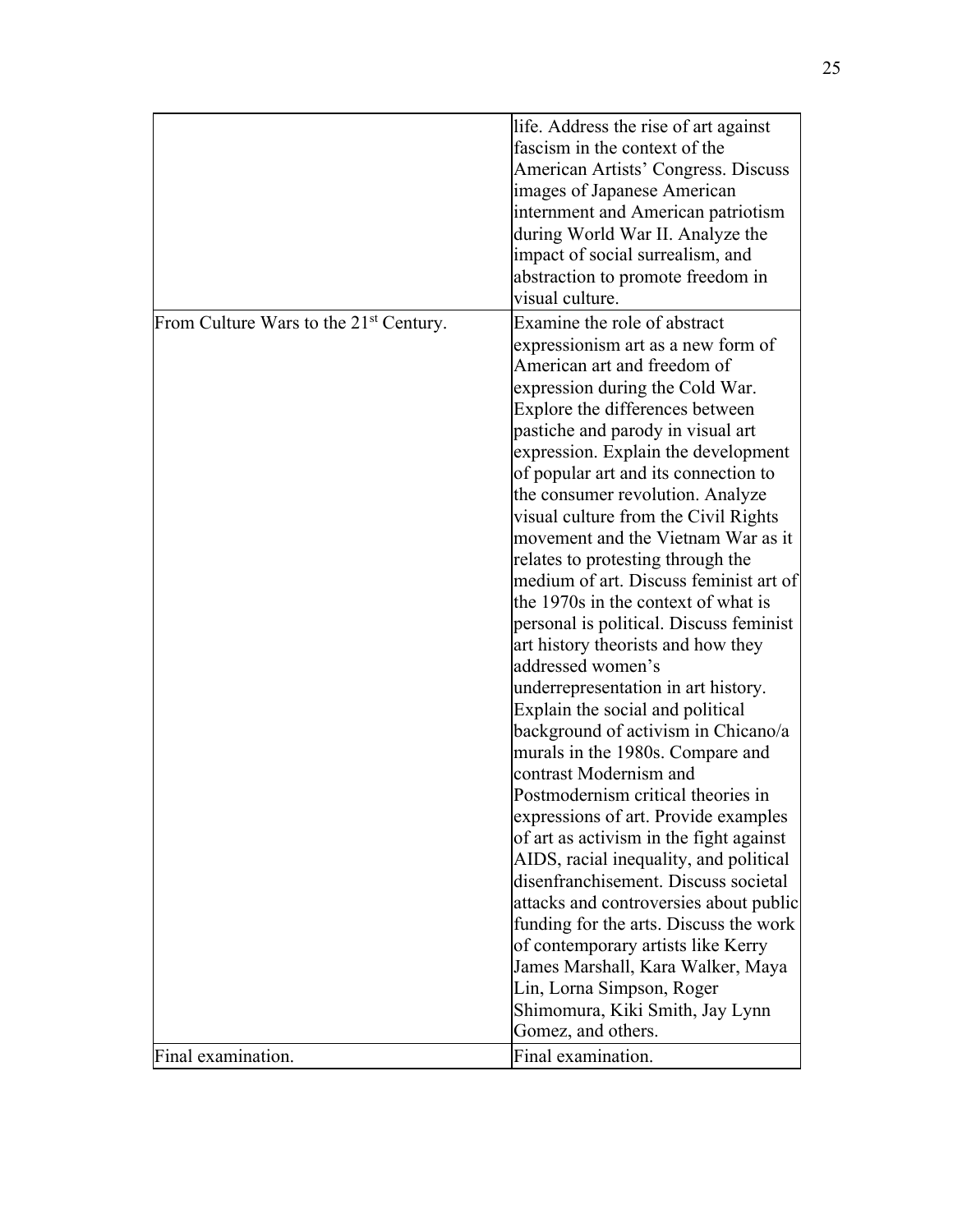#### *Section III: Suggested Texts*

- a. Berlo, Janet Catherine, and Ruth B. Phillips. *Native North American Art*. New York, NY: Oxford University Press, 2015.
- b. Bjelajac, David. *American Art: A Cultural History*. Upper Saddle River, NJ: Prentice Hall, 2005.
- c. Chang, Gordon H. *Asian American Art: A History, 1850-1970*. Stanford, CA: Stanford University Press, 2008.
- d. Farrington, Lisa. *African-American Art: A Visual and Cultural History*. New York, NY: Oxford University Press, 2017.
- e. Gonzalez, Jennifer A., Terezita Romo, Chon Norriega, and C. Ondine Chavoya. *Chicano and Chicana Art a Critical Anthology*. Durham, NC: Duke University Press, 2019.
- f. Miller, Angela L., Janet Catherine Berlo, Bryan Jay Wolf, and Jennifer L. Roberts. *American Encounters: Art, History, and Cultural Identity*. Upper Saddle River, NJ: Pearson Education, Inc., 2008.
- g. Pohl, Frances K. *Framing America: A Social History of American Art*. New York, NY: Thames & Hudson, 2017.
- h. "Seeing America." Smarthistory. Accessed March 16, 2022. https://smarthistory.org/seeing-america-2/?fbclid=IwAR2WzRk51Ja0nNRlbETXZhJ0VOQ9MuHsYuF\_cSkPd-P1nvlREdBOd2LAxI.

### *Section IV: Examples of Suggested Representative Assignments that Encourage Critical Thinking*

a. When people outside an indigenous community attempt to describe or understand

indigenous arts, it is sometimes through misconceptions like referring to

indigenous arts as "primitive," unrefined, and uninteresting. How do these points

of view reflect the colonial past? What do these misconceptions tell students

about Western European perspectives of indigenous arts? How do these views

differ from indigenous understanding of their art objects?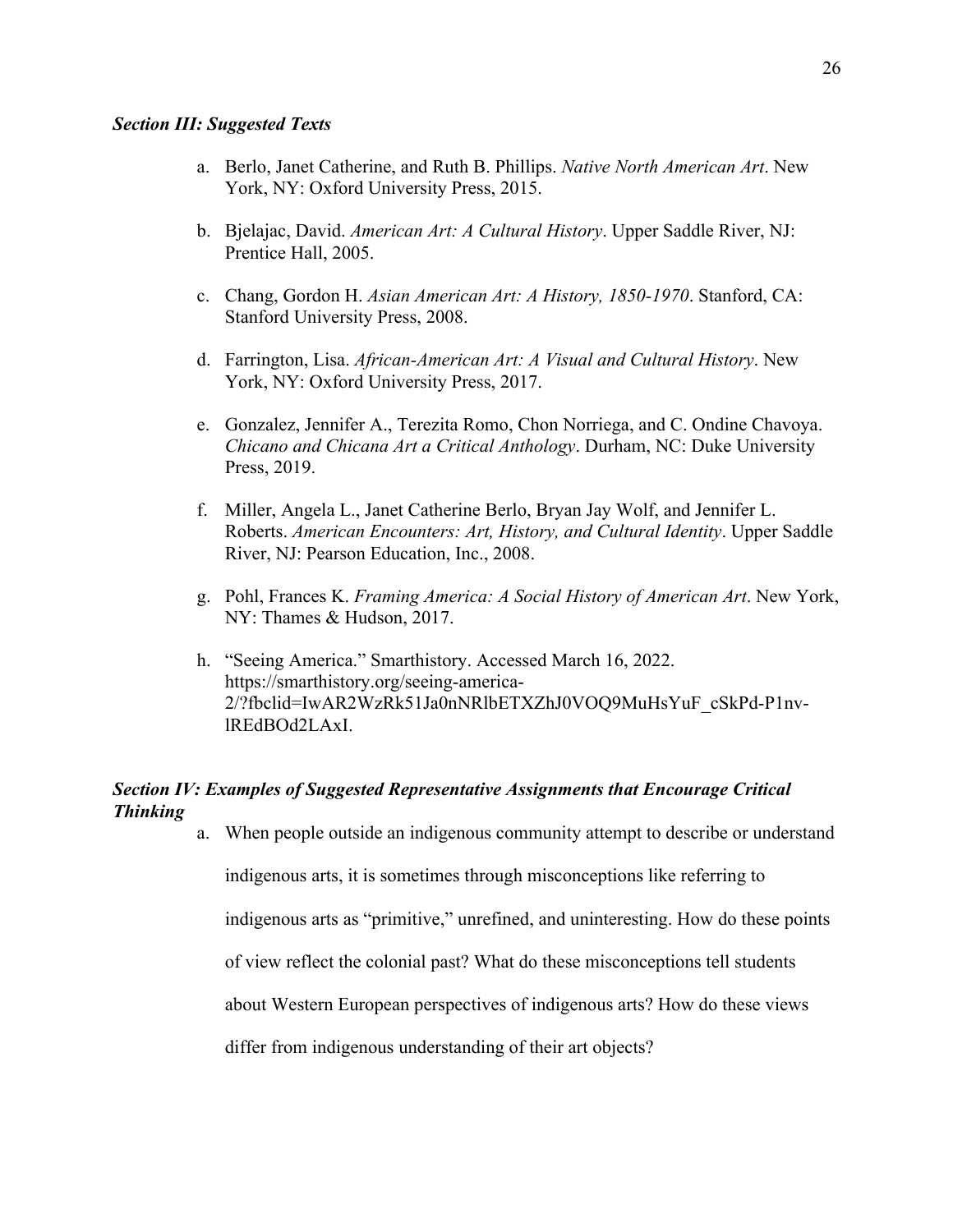- b. "American" art refers generally to artwork produced by the peoples of those who came to, became part of, or were indigenous to portions of the North American continent that eventually became the United States. When Western Europeans, however, exercised power and cultural dominance after the  $15<sup>th</sup>$  century, they categorized art produced by minorities to the status of folk or primitive art, as art produced by minorities was viewed through the Western perspective. Unfortunately, this point-of-view remained dominant until the  $20<sup>th</sup>$  century. First, select a work of art from before the  $20<sup>th</sup>$  century that illustrates depictions of Native Americans, Mexican-Americans, African-Americans, or Asian-Americans. What is the artist communicating? How does the artist portray people of non-European descent? Next, select a work of art produced by any of the groups above that was rendered during the  $20<sup>th</sup>$  through the  $21<sup>st</sup>$  century. What is the artist communicating? How does this artist's representation different from the first?
- c. Scholars often ask, why have women artists been excluded from mainstream art history? While the answer to this question is complex, you may begin by analyzing the lives and works of three female artists. Focus your discussion on these artist's backgrounds, the obstacles they overcame, and how social, cultural, or political values of their time affected their content and style.

#### **Project Part III: The Syllabus**

**Course Title:** A Survey of American Art History: An Intersectional Approach **Credit Hours:** 3 **Prerequisites:** N/A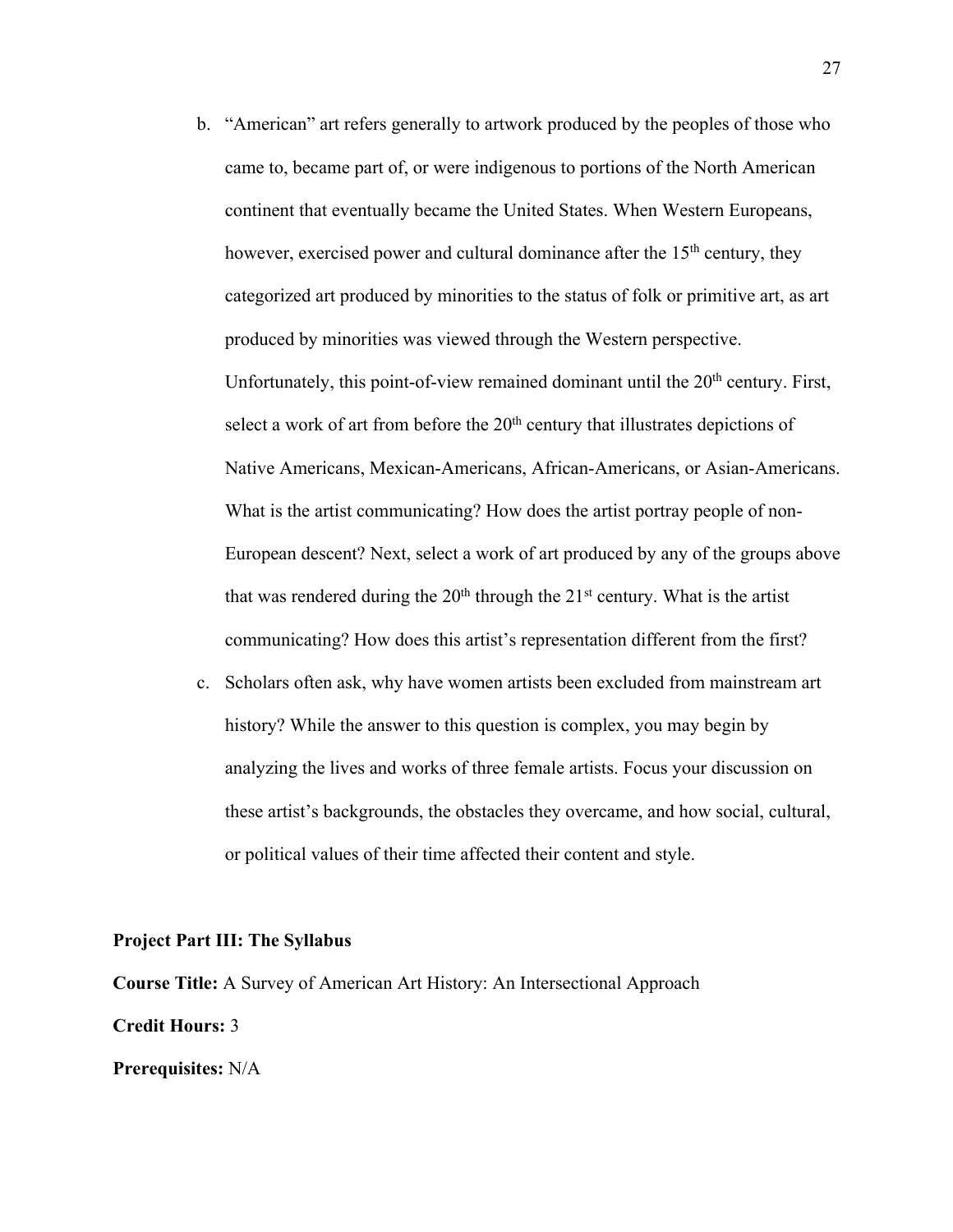**Course Description:** This course surveys the visual arts of the United States from Pre-Columbian times to the present. The class will examine artworks produced in a variety of mediums, including painting, sculpture, photography, prints, installations, and performative art. The approach is both chronological and thematic. We will explore portrayals of race, class, gender, and ethnicity in American art. The art of women, Native Americans, African Americans, Hispanics/Latinos, Asian Americans, and Euro-Americans will be included.

**Student Learning Outcomes:** At the conclusion of this course students will be able to:

- Demonstrate foundational knowledge in intersectional American art history.
- Analyze works of art within their social, economic, political, cultural, ethnic, and historical contexts.
- Examine diverse scholarly perspectives in intersectional art history within a local, national, and global context.

# **Text and Readings:**

Miller, Angela L., Janet Catherine Berlo, Bryan Jay Wolf, and Jennifer L. Roberts. *American Encounters: Art, History, and Cultural Identity*. Upper Saddle River, NJ: Pearson Education, Inc., 2008.

Additionally, videos from Smarthistory, *Seeing America* will be assigned. *Seeing America* can be accessed at https://smarthistory.org/seeing-america-

2/?fbclid=IwAR2WzRk51Ja0nNRlbETXZhJ0VOQ9MuHsYuF\_cSkPd-P1nv-lREdBOd2LAxI

# **Grading and Assignments:**

| <b>Assignment</b>                               | <b>Points Possible</b> |
|-------------------------------------------------|------------------------|
| 3 Take-Home Essay Exams $\omega$ 50 points each | $150$ pts.             |
| 1 Museum Experience Paper                       | $50$ pts.              |
| Total                                           | $450$ pts.             |

At the end of the course, grades will be computed according to the usual percentage:

| $90-100% = A$ | $80-89\% = B$ | $170-79\% = C$ | $60-69\% = D$ | $0-59\% = F$ |
|---------------|---------------|----------------|---------------|--------------|
|               |               |                |               |              |

## **Take-Home Essays:**

Students will write three take-home essay exams through the end of the term. Each essay should be between 3-5 pages in length, excluding images, title page, and bibliography, formatting it according to the Chicago Manual of Style.

# **Take-Home Exam #1**

Art can serve many purposes. Sometimes art can be purely expressive, but it can also be didactic or propagandistic. When art is didactic or propagandistic, some artists reframe the focus to express positive characteristics about the subject. Idealization of American political and historical identity, for instance, is especially prevalent in the 18<sup>th</sup> century in American painting.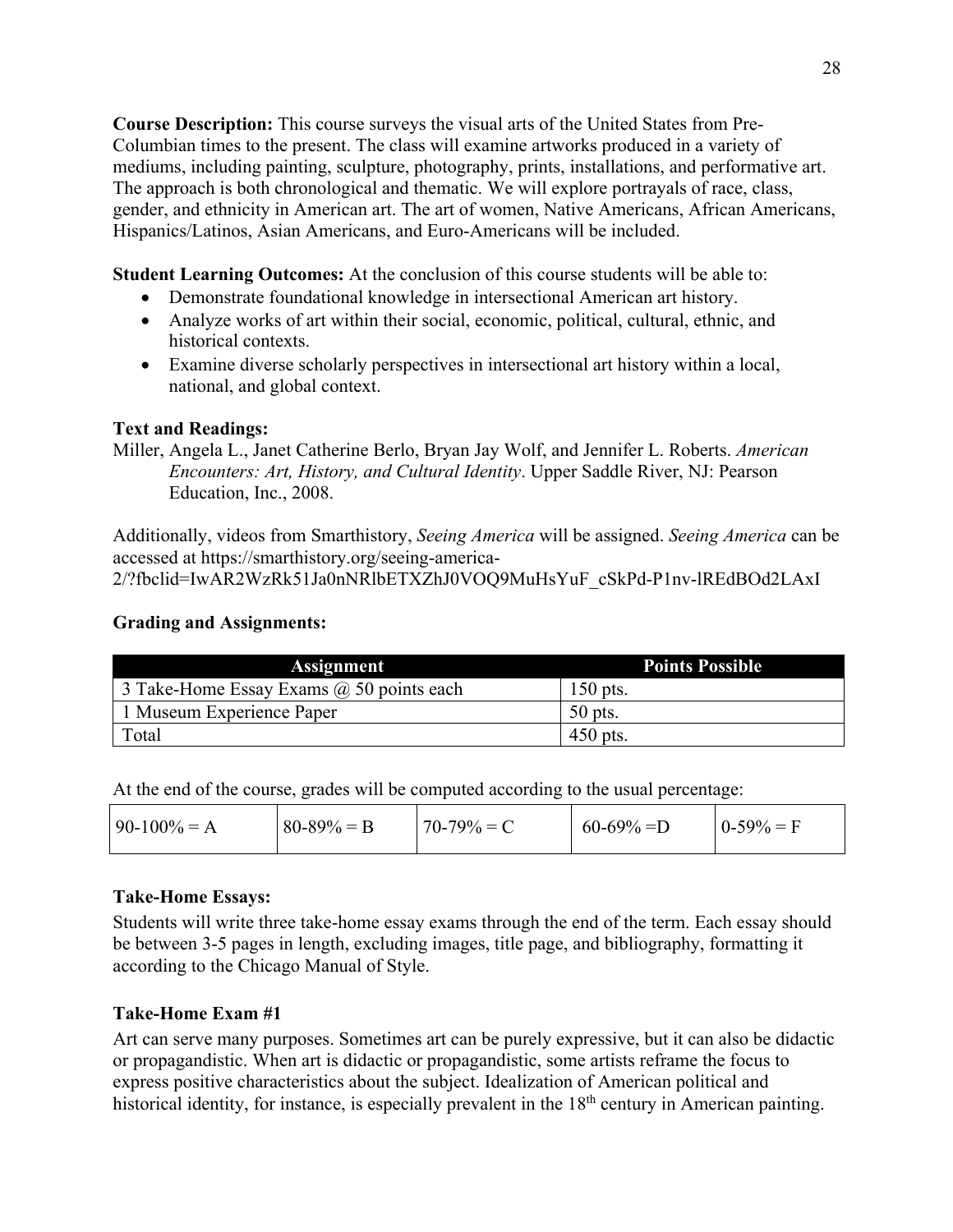Select a work of art expressing an idealized American national political identity by Emanuel Leutze, Benjamin West, or John Trumbull, and analyze the aspect or "face" of American identity that is presented. Analyze whether these artistic presentations are historically accurate, and address whether rendering an idealized political identity is ethical in your opinion.

# **Take-Home Exam #2**

Art throughout American history has been used as a medium for political activism. For this essay, analyze two works of art, one from before the  $20<sup>th</sup>$  century, and one created in recent times. Discuss how these works of art reflect their social and political environments, and how the artists complemented or opposed a social, cultural, political, or economic movement. What did the artists' work communicate to the public? Was it effective in bringing attention to the issue or issues? How did the public respond to both the artist and artwork that they produced?

# **Take-Home Exam #3**

Art history scholarship has been moving toward diversity and inclusion. In recent decades, for instance, artists of racial minorities, women, and the LGBTQIA community have been elevated and included in art history academic discourse. Discuss the lives and work of two artists whose art has been neglected by mainstream art history and examine how and why their art was dismissed or neglected. In your discussion, be sure to evaluate at least one artist from before the 1970s and one from the 1980s through contemporary times.

## **Museum Experience Paper:**

For this paper, students are expected to visit a museum focusing on American art. The visit can be done virtually or in person.

Next, write an essay (3 to 4, double-spaced pages, excluding title page, images, and bibliography) discussing the museum that you visited. Write about where the museum is located, the exhibits that caught your attention, and the kind of art exhibited in that museum. Be sure to focus on one or two works of arts (paintings, sculptures, or other mediums) that you find most interesting and that show diversity in American art. Tell me about the works of art that you selected. Why did that/those objects interest you? Who is/was the artist (if known)? Tell me about his or her personal background (you might need to use outside sources for this part). Be sure to include the historical frame of reference for the artworks that you selected. What are your perceptions about this art and how do these artworks show diversity in American art? You can include, if applicable, political, economic, religious, social, and intellectual factors that contributed to the production of the artwork that you chose.

# **Course Outline:**

*These are the following topics and corresponding assignments:* **Week 1** 

- **Topics:** 
	- o Discuss the art of the Eastern Woodlands, Alaska, the ancient Southwest.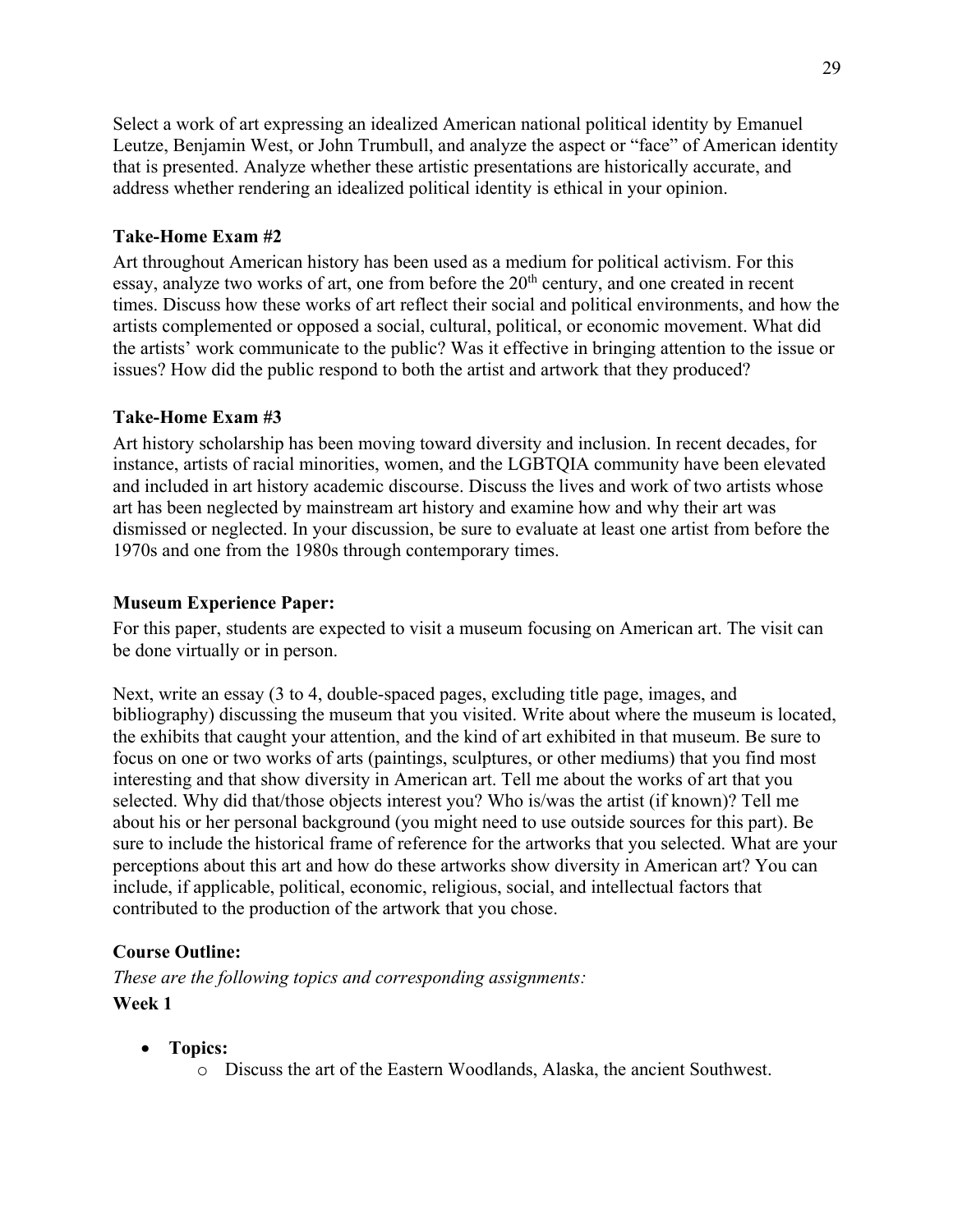- o Examine European images of North America, the arts of Eastern North America, and Northern New Spain.
- **To do:** 
	- o Read *American Encounters,* Chapters 1 and 2.
	- o From Smarthistory: Watch "America before Columbus."
	- o From Smarthistory: Watch "Mesa Verde: a home in the cliffs."

# **Week 2**

- **Topics:** 
	- $\circ$  Examine Hispanic, and British patterns of settlement, Early colonial arts, 17<sup>th</sup> century painting, Spanish village arts and architecture.
	- o Examine early representations of race and slavery.
- **To do:** 
	- o Read *American Encounters*, Chapter 3
	- o From Smarthistory: Watch "Thought the Puritans were dour?"
	- o From Smarthistory: Watch "Europe's earliest views of America."

# **Week 3**

- **Topics:** 
	- o Discuss late colonial encounters between, North America, Africa, Asia, and Europe.
	- $\circ$  Examine 18<sup>th</sup> century landscape art, Gregorian building, the Missions in Texas, Arizona, and California.
	- o Discuss artists, painting, portraiture, and representations of race.
- **To do:** 
	- o Read *American Encounters*, Chapter 4.
	- o From Smarthistory: Watch "Benjamin West, Penn's Treaty with the Indians."
	- o From Smarthistory: Watch "The triangle trade."
	- o From Smarthistory: Watch "Copley's portrait of the Miffins."
	- o From Smarthistory: Watch "Juana Basilia Sitmelelene, Presentation Baske (Chumash)."

- **Topics:** 
	- o Discuss the War of Independence in print, paint, and action.
	- o Examine portraiture, representations of citizenship, myth, eroticism, and early Romanticism.
	- o Discuss American sculpture, folk art, quilts, and genre painting.
- **To do:** 
	- o Read *American Encounters*, Chapters 5 and 6.
	- o From Smarthistory: Watch "A Jewish Family in Early New York."
	- o From Smarthistory: Watch "Casta painting in the Spanish Americas."
	- o From Smarthistory: Watch "Sculpting an American hero."
	- o From Smarthistory: Watch "Global trade and an 18th-century Anishinaabe outfit."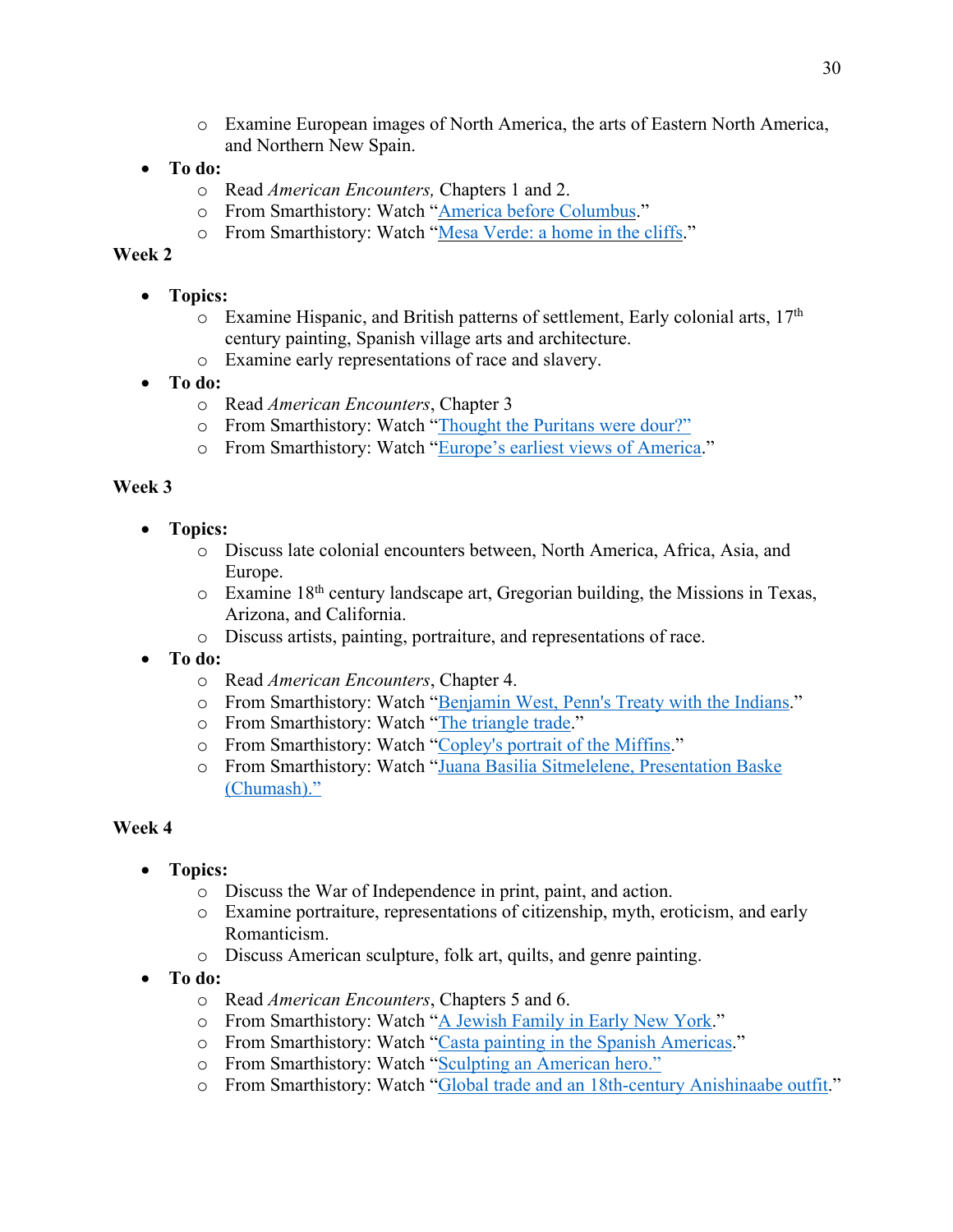o From Smarthistory: Watch "The battle that turned the War of 1812 Thomas Berch."

# **Week 5**

- **Topics:** 
	- o Examine images of the mythic Frontier, representations of Plains indigenous peoples, and the art of women from the Plains.
	- o Discuss the art of Aleut, Yupik, and Inupiaq.
- **To do:**
	- o *American Encounters*, Chapter 7.
	- o From Smarthistory: Watch "Tlingit mortuary and memorial totem poles."
	- o From Smarthistory: Watch "Bentwood Boxes of the Northwest Coast peoples."
	- o From Smarthistory: Watch "Haida potlatch pole."

# **Week 6**

- **Topics:** 
	- o Contextualize the tradition of landscape painting.
	- o Discuss the development of the Hudson River School of Painting, and Luminism.
	- o Discuss the representation of the War with Mexico in painting and other mediums.
	- o Analyze early photography and photojournalism images of the Civil War.
- **To do:** 
	- o Read *American Encounters*, Chapter 8
	- o From Smarthistory: Watch "Wilderness, settlement, American identity."
	- o From Smarthistory: Watch "The Mexican-American War."

## **Week 7**

- **Topics:** 
	- o Examine visual culture representing race during the Civil War and Reconstruction periods.
	- o Analyze Monuments to Freedom. Discuss landscape art, photography, and postwar national identity.
	- o Explore images of the "noble" Indian.
- **To do:** 
	- o Read *American Encounters*, Chapter 9
	- o From Smarthistory: Watch "The Civil War, liberty front and center."
	- o From Smarthistory: Watch "Science, religion, and politics Church's Cotopaxi."
	- o From Smarthistory: Watch "John Quincy Adams Ward, The Freedman."

- **Topics:** 
	- o Discuss representations of the cosmopolitan spirit in American art.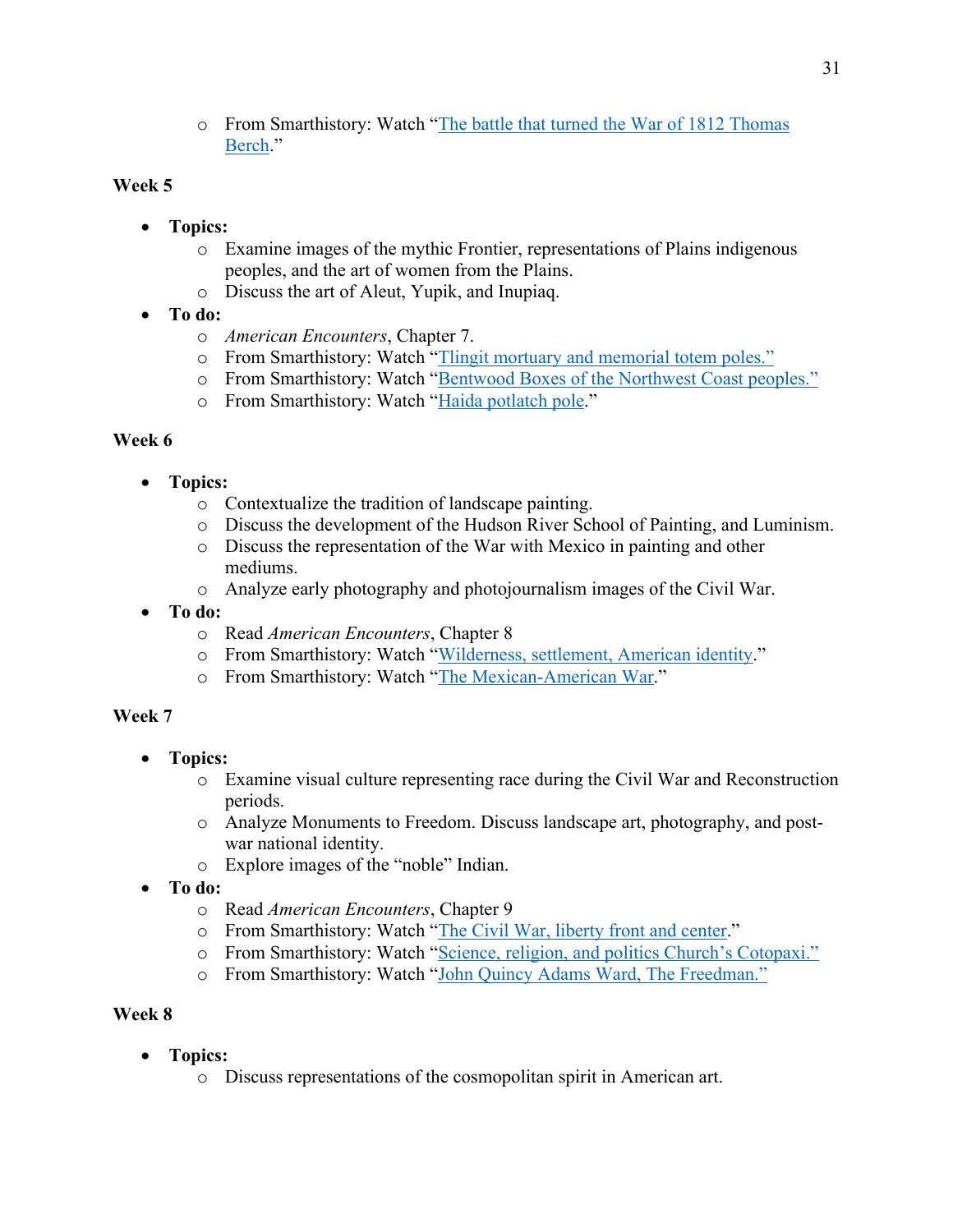- o Examine Japonisme, American Impressionism, and the lives and work of artists living abroad.
- o Contextualize Tonalism and early Modernism.
- o Discuss the mechanization of the arts. Discuss representations of gender in late 19<sup>th</sup> century arts. Examine the use of photography in social reform movements.

# • **To do:**

- o Read *American Encounters*, Chapter 10 and 11
- o From Smarthistory: Watch "John Brown, Martyr or murderer?"
- o From Smarthistory: Watch "The 1893 World's Columbian Exposition."
- o From Smarthistory: Watch "The closing of the frontier."
- o From Smarthistory: Watch "The Reliance Building Chicago."

# **Week 9**

- **Topics:** 
	- o Discuss urban realism, modernism, the Ashcan artists, the road to abstraction.
- **To do:** 
	- o Read *American Encounters*, Chapter 12
	- o From Smarthistory: Watch "Monument Avenue and the Lost Cause."
	- o From Smarthistory: Watch "The first modern photograph?"

# **Week 10**

- **Topics:** 
	- o Examine American Modernity in the context of European influences.
	- o Discuss Primitive and Modern sculpture.
	- o Discuss American Architecture.
- **To do:** 
	- o Read *American Encounters*, Chapter 13
	- o From Smarthistory: Watch "Going to the movies in 1913."
	- o From Smarthistory: Watch "Who belongs in the art world."

# **Week 11**

- **Topics:** 
	- o Examine skyscraper in architecture and the arts. Discuss Cubism, Precisionism, and urban/industrial imagery.
- **To do:** 
	- o Read *American Encounters*, Chapter 14
	- o From Smarthistory: Watch "Beyond New York, Bellows & World War I"
	- o From Smarthistory: Watch "Celebrating the modern city."

- **Topics:** 
	- o Discuss regionalist philosophy, Pueblo arts, The "New Negro" Movement and Black Art.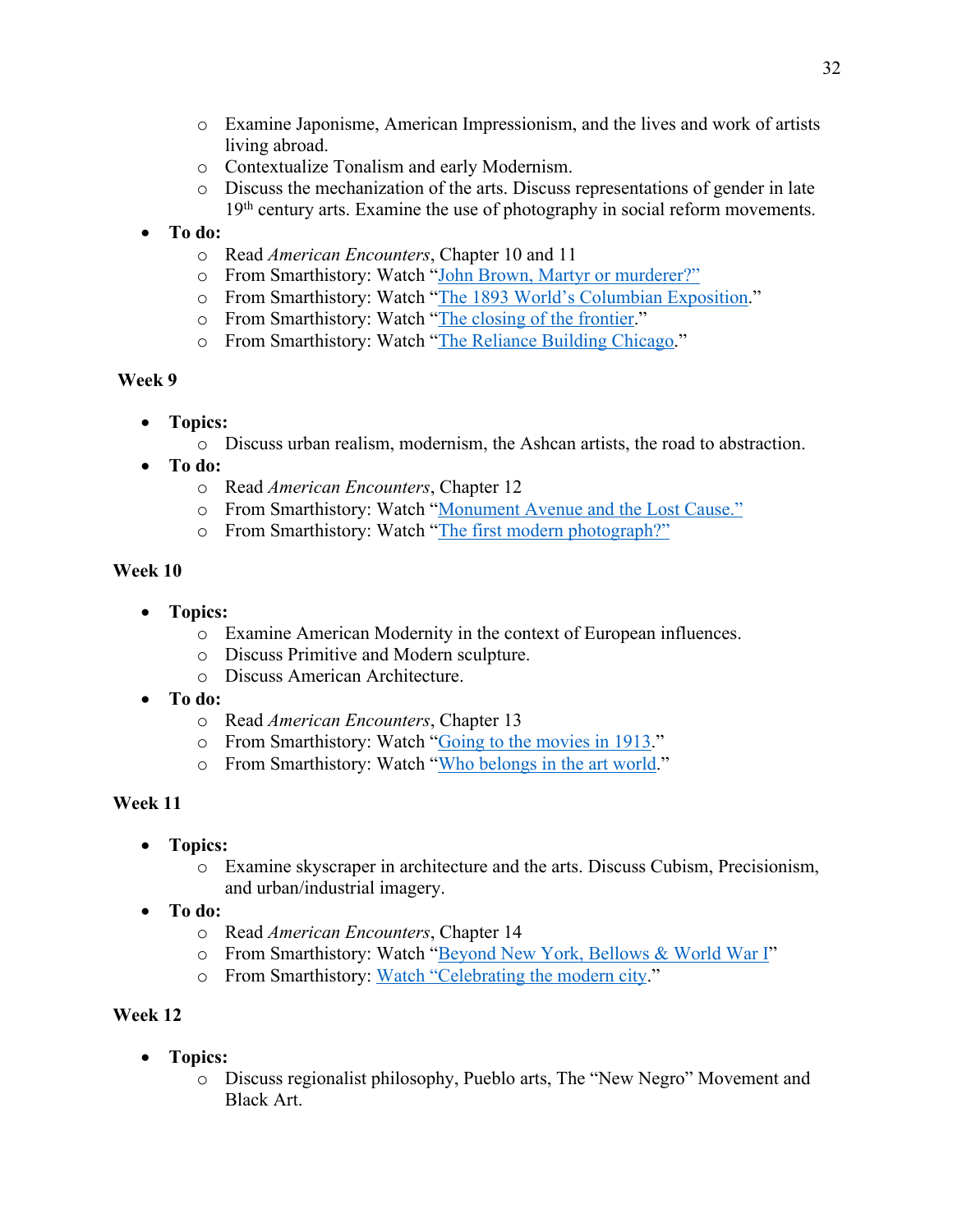- **To do:** 
	- o Read *American Encounters*, Chapter 15
	- o From Smarthistory: Watch "A Beacon of hope"
	- o From Smarthistory: Watch "Painting the Great Migration."

### **Week 13**

- **Topics:** 
	- o Examine the work of Mexican Muralists and public art.
	- o Explore Abstraction and Social Surrealism.
	- o Discuss federal patronage, and images of the Great Depression.
- **To do:** 
	- o *American Encounters*, Chapter 16
	- o From Smarthistory: "The Case for Abstraction."
	- o From Smarthistory: "Diego Rivera in Depression-era New York."

### **Week 14**

- **Topics:** 
	- o Discuss the origins of Abstract Expressionism.
- **To do:** 
	- o *American Encounters*, Chapter 17
	- o From Smarthistory: Read "Abstract Expressionism, an introduction."
	- o From Smarthistory: Watch "Jackson Pollock, *Cathedral*."

- **Topics:** 
	- o Explore performance, Pop, and Minimalism as expressions of American culture.
	- o Examine the role of museums and challenges they face as keepers of cultural foreign property.
	- o Discuss Postmodernism, Feminism, and the visual culture of the Culture Wars.
	- o Discuss contemporary American art and Globalization.
- **To do:** 
	- o *American Encounters*, Chapters 18 and 19
	- o From Smarthistory: Read "An introduction to Minimalism."
	- o From Smarthistory: Watch "The Vietnam Veterans Memorial."
	- o From Smarthistory: Watch "Superman, WWII, Japanese Americans."
	- o From Smarthistory: Watch "Dorica Jacson, *Diving Whale* Chilkat Robe."
- **Final Take-Home Exam**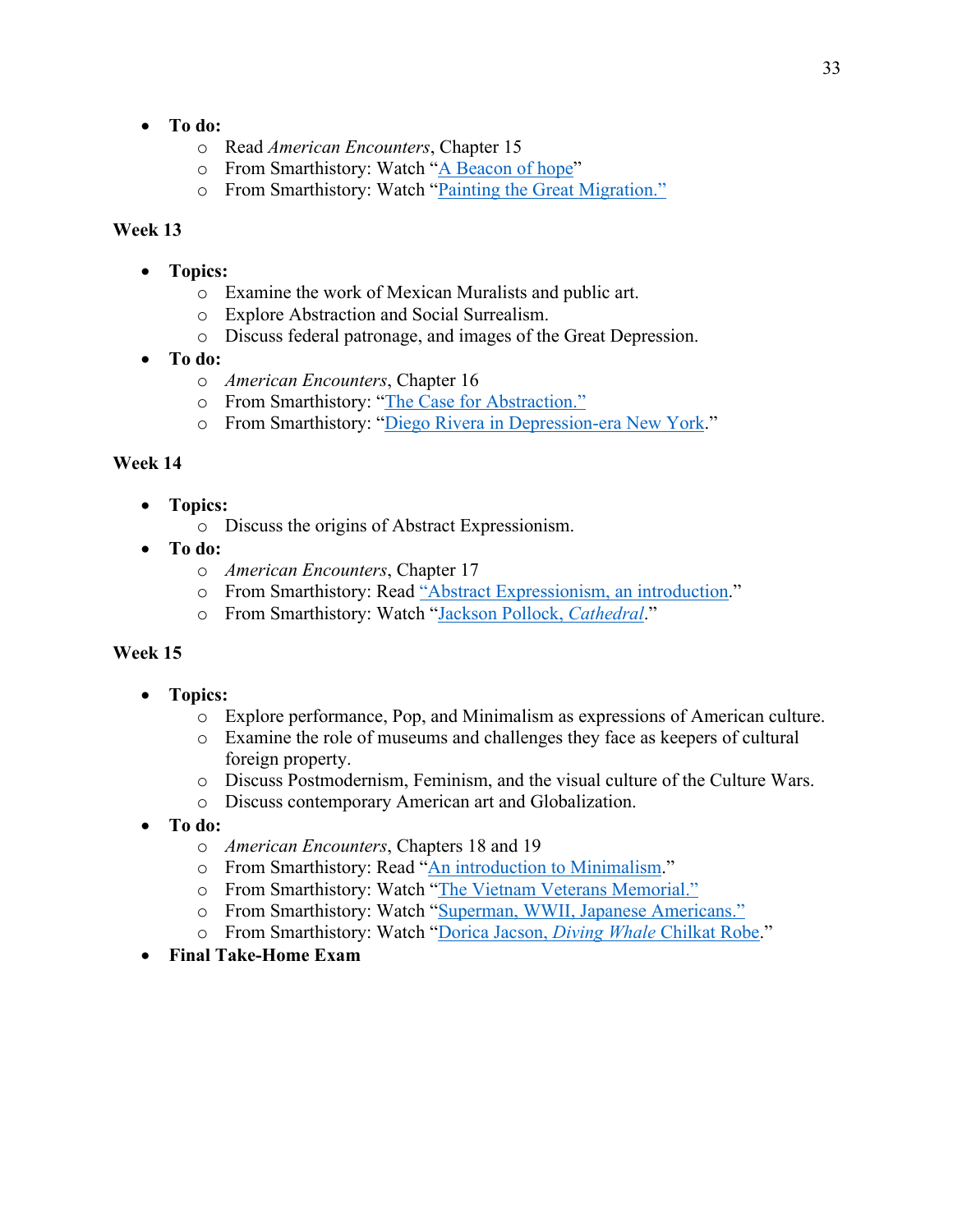### **Bibliography**

- Adejumo, Christopher O. "Considering Multicultural Art Education." *Art Education* 55, no. 2 (2002): 33–39. https://doi.org/10.2307/3193988.
- "American Art in a Global Context." Smithsonian American Art Museum. Accessed April 7, 2022. https://americanart.si.edu/research/symposia/2006.
- "Art History and Visual Culture." Lindenwood University. Accessed April 6, 2022. https://www.lindenwood.edu/arts-and-humanities/art-history-and-visual-culture/.
- Art History Teaching Resources. Accessed April 7, 2022. https://arthistoryteachingresources.org/.
- Avila, Pamela. "Downtown L.A.'s Christopher Columbus Statue Is Being Removed for Good." Los Angeles Magazine, October 12, 2020. https://www.lamag.com/citythinkblog/losangeles-columbus-statue/.
- Catie Cadge-Moore. "Multicultural Arts in the United States." Syllabus, De Anza College, Cupertino, CA, 95012.
- Fairfax, Meacie. "What Are Guided Pathways-and Why Are We Still Talking About It?" *EAB* (blog*)*, April 30, 2020. https://eab.com/insights/blogs/community-college/what-is-guidedpathways-and-why-are-we-still-talking-about-it/.
- Grant, Catherine, and Dorothy Price. "Decolonizing Art History." *Art History* 43, no. 1 (February 22, 2020): 8–66. https://doi.org/10.1111/1467-8365.12490.
- Grindle, Thomas, Ben Thomas, and Brent Carnell. "Curating Connections in the Art History Curriculum." Essay. In *Developing the Higher Education Curriculum Research-Based Education in Practice*, edited by Daily Fung, 106–17. UCL Press, 2017.
- Gude, Olivia. "Principles of Possibility: Considerations for a 21st-Century Art & Culture Curriculum." *Art Education* 60, no. 1 (January 2007): 6–17. https://doi.org/10.1080/00043125.2007.11651621.
- Howard, Donna, and Virginia B. Spivey. "AHTR Reports on AP Art History (Part I)." Art History Teaching Resources, March 21, 2015. https://arthistoryteachingresources.org/2015/03/ahtr-reports-on-ap-art-history-part-i/.
- Hylton, Richard. "Decolonising the Curriculum: Art History Lags behind Other Disciplines in Incorporating Art by Black and Ethnic Minorities." *Art Monthly*, no. 426 (May 2019): 11– 17. https://doi.org/https://link.gale.com/apps/doc/A673083221/PPFA?u=sain20269&sid=b ookmark-PPFA&xid=e72afba9.